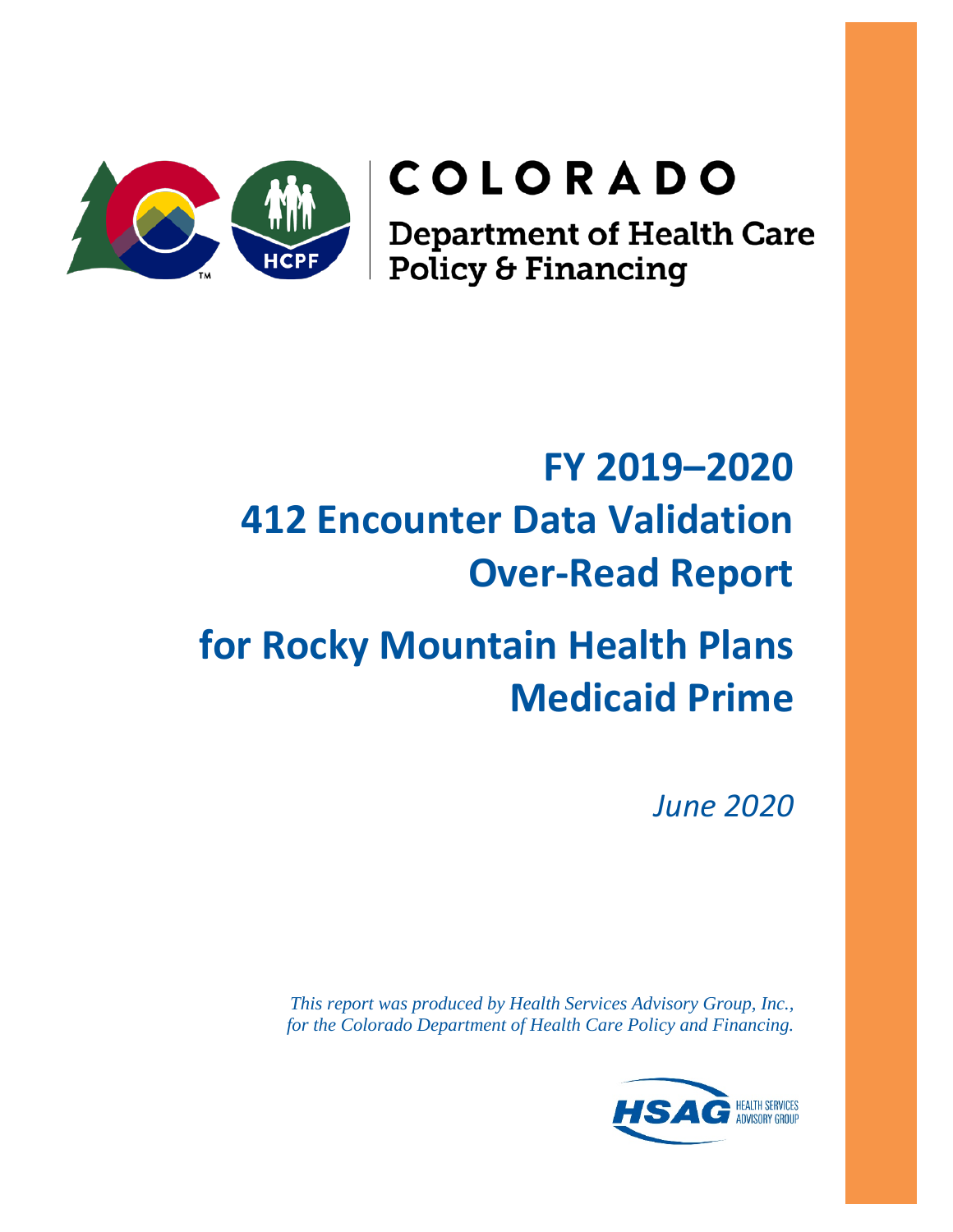

# **Contents**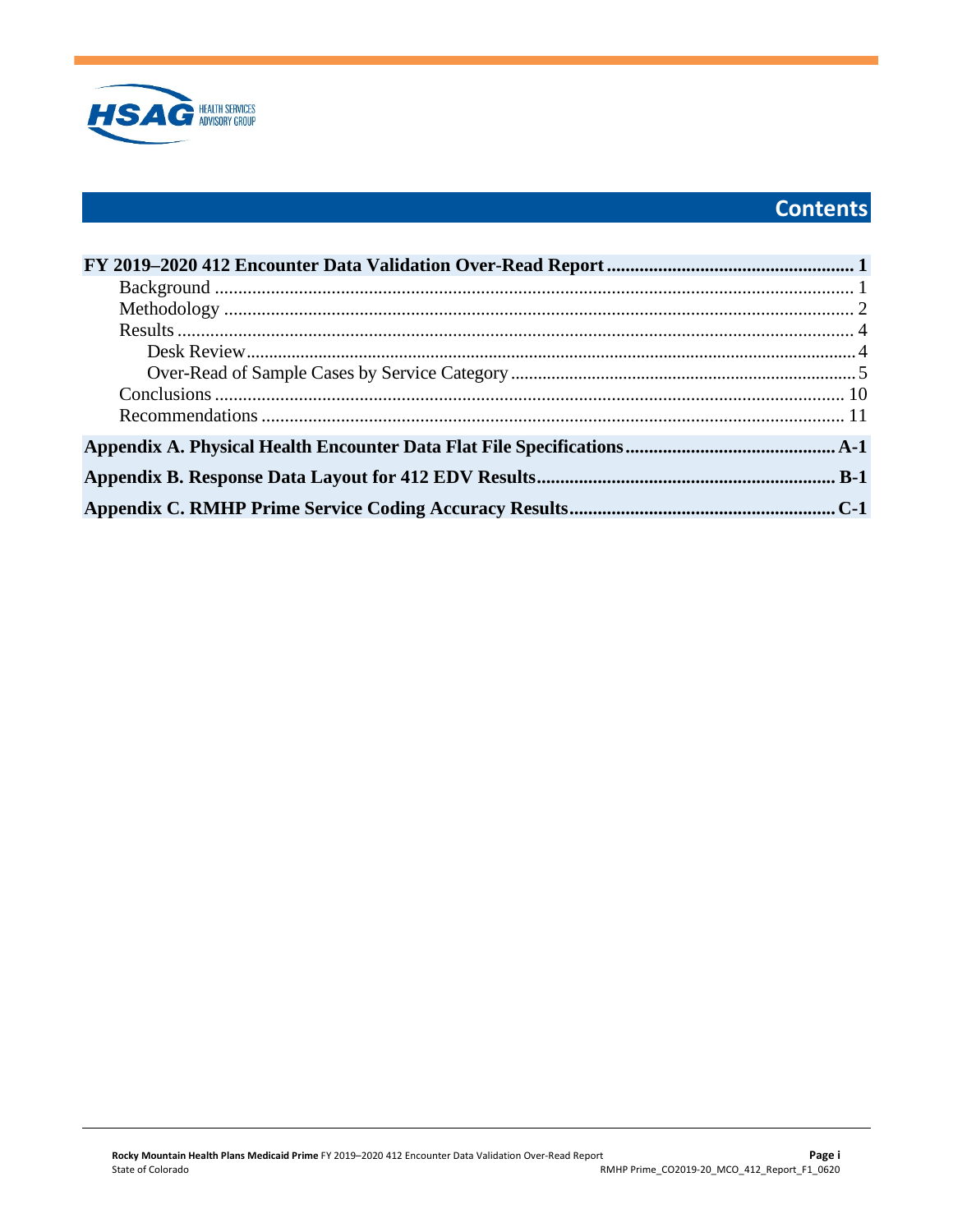

# <span id="page-2-0"></span>**FY 2019–2020 412 Encounter Data Validation Over-Read Report**

## <span id="page-2-1"></span>**Background**

In fiscal year (FY) 2019–2020, the Colorado Department of Health Care Policy and Financing (the Department) contracted Health Services Advisory Group, Inc. (HSAG) to conduct encounter data validation (EDV) among the Department's contracted limited managed care capitated initiative plans (Medicaid managed care organizations [MCOs]) as an optional external quality review (EQR) activity under the Centers for Medicare & Medicaid Services (CMS) regulations released in October 20[1](#page-2-2)9.<sup>1</sup>

The study assesses the Medicaid MCOs' data validation capacity among physical health encounters submitted to the Department by each Medicaid MCO. The study aims to evaluate each Medicaid MCO's compliance with State standards regarding encounter data submission as well as the consistency and accuracy with which the Medicaid MCOs validate encounter data through the use of medical record review.

This report addresses findings for the **Rocky Mountain Health Plans Medicaid Prime** (**RMHP Prime**) managed care plan.

To facilitate this assessment, the Department randomly selected 103 final, adjudicated physical health encounters from four distinct service categories (i.e., a total of 412 encounters) to be independently validated by **RMHP Prime**. These service categories included encounters with services rendered in federally qualified health centers (FQHCs), as well as in inpatient, outpatient, and professional settings. **RMHP Prime** submitted the internal validation results and an Encounter Data Quality Report to HSAG and the Department.

To further improve the quality of encounter data submitted by **RMHP Prime**, the Department developed and implemented the *Annual MCO Encounter Data Quality Review Guidelines* (guidelines). The guidelines include file format and reporting requirements as well as a specific timeline to guide **RMHP Prime** in conducting its internal validation and using the results to prepare the Encounter Data Quality Report.

The Department contracted HSAG to evaluate each Medicaid MCO's capacity to internally validate encounters through an independent assessment of the Medicaid MCO's Encounter Data Quality Report. Specifically, the Department requested that HSAG complete the following tasks during FY 2019–2020:

1. Conduct a desk review of each Medicaid MCO's validation process, including any process documentation submitted by the Medicaid MCOs.

<span id="page-2-2"></span><sup>1</sup> Department of Health and Human Services, Centers for Medicare & Medicaid Services. *Protocol 5. Validation of Encounter Data Reported by the Medicaid and CHIP Managed Care Plan: An Optional EQR-Related Activity*, October 2019. Available at: [https://www.medicaid.gov/medicaid/quality-of-care/downloads/2019-eqr-protocols.pdf.](https://www.medicaid.gov/medicaid/quality-of-care/downloads/2019-eqr-protocols.pdf) Accessed on: May 26, 2020.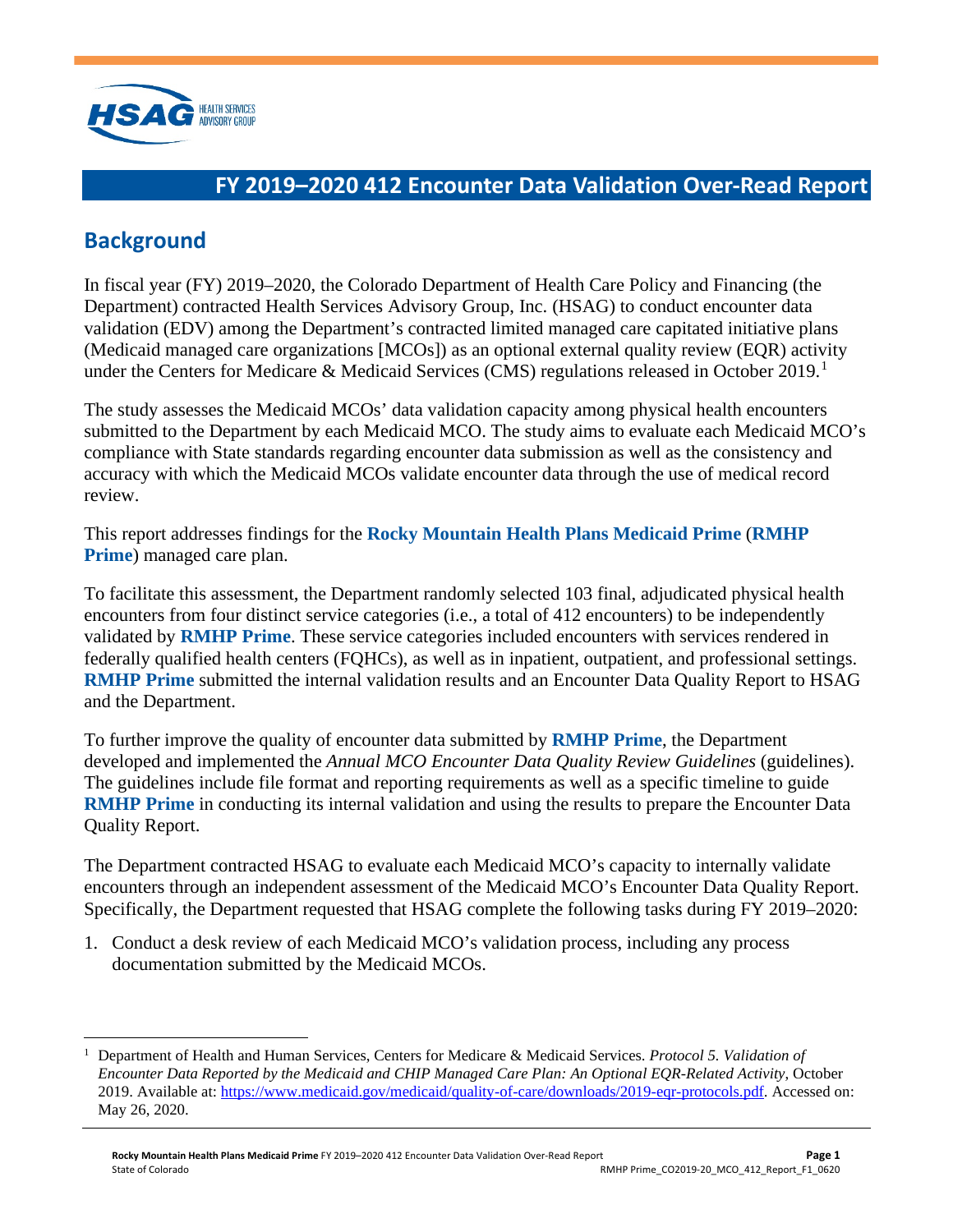

- 2. Conduct a review of medical records for cases randomly selected from each service category's 103 sample list, which was generated by the Department.
- 3. Produce a report for each Medicaid MCO, containing findings specific to each service category, including a statement regarding HSAG's assessment of the accuracy of each Medicaid MCO's internal validation results.

# <span id="page-3-0"></span>**Methodology**

HSAG's independent EDV consisted primarily of an assessment of **RMHP Prime**'s internal validation results through an over-read of medical records for a sample of randomly selected encounters. HSAG recommended a sampling strategy to the Department to ensure that selected cases were generated randomly from a representative base of encounters eligible for inclusion in this study. HSAG's review of the Department's sampling protocol was limited to an assessment of sampling methodology documentation provided by the Department.

The second component of HSAG's independent EDV was to evaluate whether **RMHP Prime**'s internal validation of the sampled encounters against members' medical records was accurate and consistent with standard coding manuals. HSAG received a response file containing **RMHP Prime**'s internal validation results for the 412 cases sampled by the Department. Prior to receiving **RMHP Prime**'s internal validation results, HSAG generated an over-read sample of 20 cases for each of the four service categories (80 cases overall). The evaluation process included the following steps:

## **1. Generation of Over-Read Samples**

The Department developed a 412-case sample of final, adjudicated **RMHP Prime** encounters paid between October 1, 2018, and September 30, 2019, for four physical health service categories.<sup>[2,](#page-3-1)[3](#page-3-2)</sup> The Department submitted the sample lists to **RMHP Prime** and HSAG in January 2020; **RMHP Prime** then conducted its internal validation on the sampled encounters.

HSAG used the sample lists from the Department to generate an over-read sample using a two-stage sampling approach. Under this sampling approach, HSAG randomly selected 20 identification numbers for unique individuals from each service category and then selected a single encounter line for each of the 20 individuals, resulting in a list of 20 randomly selected encounter lines per service category and 80 cases overall. A single health event could result in a member having encounters for both the inpatient services and the professional services categories; therefore, HSAG assessed the service category lists to ensure that no members were included in multiple service categories.

<span id="page-3-1"></span><sup>2</sup> Service categories were identified using the review\_typ field assigned to each encounter by the Department. Review\_typ values of "PHY" identified Professional Services, "IP" identified Inpatient Services, "FQ" identified services rendered at an FQHC, and "OP" identified Outpatient Services. The Department assigns claims to service categories according to a hierarchy, and each claim may be assigned to only a single category.

<span id="page-3-2"></span>The Department's data layout for **RMHP Prime** encounter data flat files is presented for reference in [Appendix A](#page-15-1), which includes Table I-1 from Appendix I of the *Annual MCO Encounter Data Quality Review Guidelines*.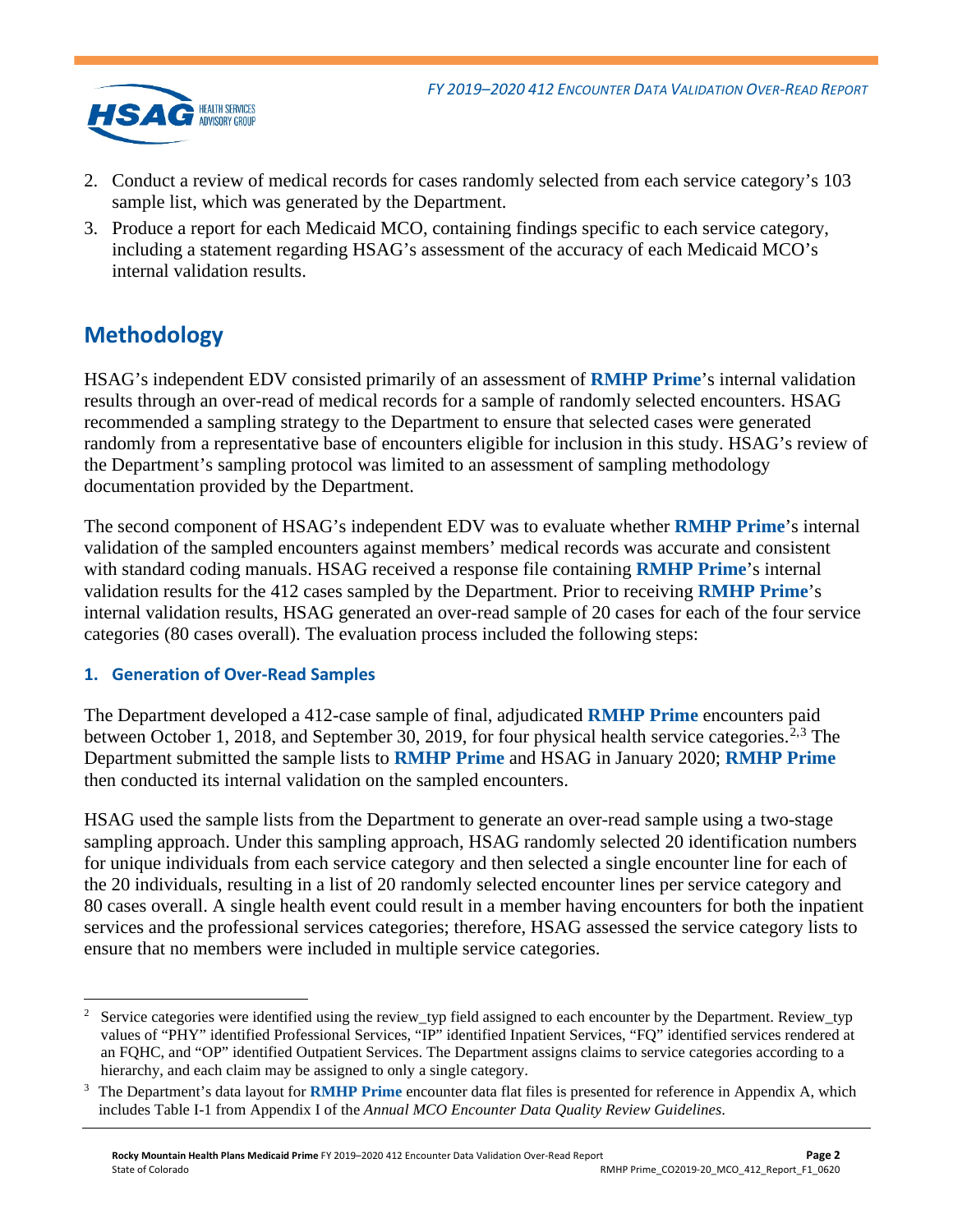

#### **2. Encounter Data Validation Tool Development**

**RMHP Prime** submitted its response file containing internal validation results for the 412 sampled cases to HSAG in March 2020. HSAG designed a web-based data collection tool and tool instructions based on the guidelines and on standard national coding manuals. As a result of the unique data fields and coding standards required for inpatient encounters, HSAG's web-based tool included separate data collection screens for inpatient encounters versus those used for ambulatory-type encounters (i.e., FQHC, outpatient, and professional). A control file containing select fields from the Department's encounter data flat file as well as **RMHP Prime**'s corresponding internal validation values for sampled cases was uploaded into the tool, permitting pre-population of encounter and validation information for each case. Pre-populated information could not be altered, and HSAG's coders were required to actively select an over-read response for each data element. Corresponding medical records procured by **RMHP Prime** were linked to cases within the tool. The web-based tool allowed the HSAG analyst to extract Microsoft (MS) Excel files containing encounter data, **RMHP Prime** validation responses, and HSAG coder responses specific to each encounter type (i.e., service category).

#### **3. HSAG's Over-Read Process**

HSAG evaluated the accuracy of **RMHP Prime**'s internal validation findings in April 2020. More specifically, the HSAG reviewers validated **RMHP Prime**'s accuracy in abstracting the providers' submitted encounter data in accordance with the national code sets: International Classification of Diseases, Tenth Revision, Clinical Modification (ICD-10-CM); International Classification of Diseases, Tenth Revision, Procedural Modification (ICD-10-PM); Current Procedural Terminology (CPT); Healthcare Common Procedure Coding System (HCPCS); and the 1995 Evaluation and Management (E&M) documentation guidelines. HSAG's over-read did not evaluate the quality of the medical record documentation or the provider's accuracy in submitting encounter data, only whether **RMHP Prime**'s validation responses were accurate based on the review of the supporting medical record documentation submitted by **RMHP Prime**. All over-read results were entered into the HSAG data collection tool.

HSAG trained four certified coders to conduct the over-read. During the over-read of the ambulatory (i.e., FQHC, outpatient, or professional) encounters, the coders located the selected date of service in the submitted medical records to determine whether the ICD-10-CM and CPT or HCPCS codes prepopulated in the data collection tool from the encounter data flat file were supported by the submitted medical record documentation and in alignment with the criteria outlined in the review and code set guidelines. During the over-read of the inpatient encounters the coders located the selected date of service in the submitted medical records to determine whether or not the ICD-10-PM and the ICD-10- CM codes pre-populated in the data collection tool from the encounter data flat file were supported by the submitted medical record documentation and in alignment with the criteria outlined in the review and code set guidelines. The HSAG coders then determined whether **RMHP Prime** agreed or disagreed with the accuracy of the codes submitted by the provider. If the HSAG coder agreed with **RMHP Prime**'s response, an agreement response was recorded in the tool. If the HSAG coder disagreed with **RMHP Prime**'s response, a disagreement response was recorded in the tool. The findings of this overread were based on HSAG's percent of agreement or disagreement with **RMHP Prime**'s responses.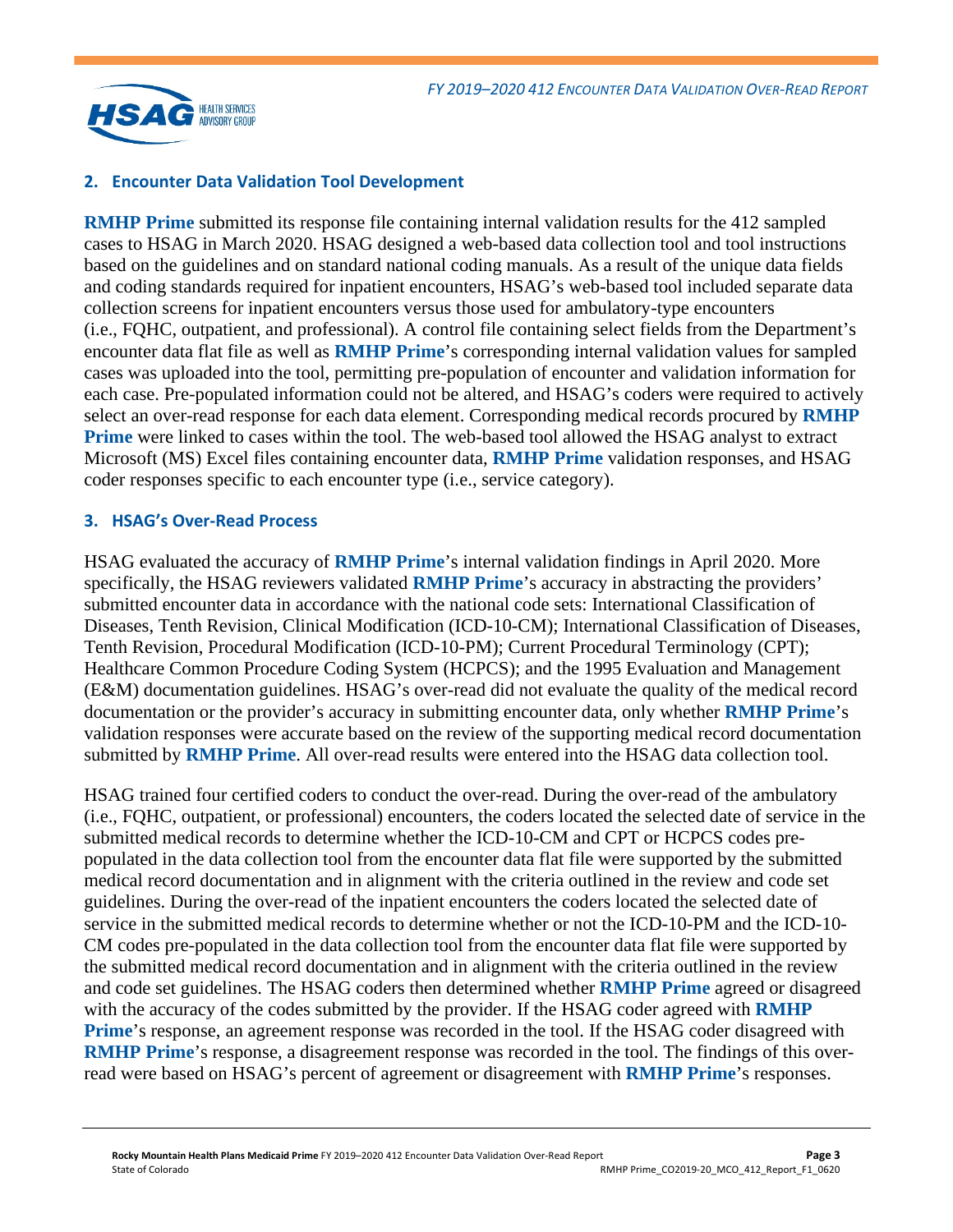

Prior to beginning abstraction, coders participated in an interrater reliability (IRR) assessment using training cases. To proceed with abstraction on study cases, coders were required to score 95 percent or higher on the post-training IRR. If this threshold was not met, the nurse manager provided re-training, including abstraction of additional test cases.

During the over-read period, HSAG conducted an ongoing IRR assessment by randomly selecting a minimum of 10 percent of cases per coder and comparing the over-read results to those from a second coder. For cases in which over-read discrepancies were identified between the first and second coders, a third "Gold Standard" review was conducted that provided a final determination regarding the appropriate over-read result. Any IRR result that fell below 95 percent required further evaluation by the nurse manager and re-training of the coder(s).

## **4. Analysis Process**

Following completion of the over-read, the HSAG analyst exported results from the data collection tool for each service category. Since data elements varied by claim type, results were not aggregated across the service categories. The analyst reviewed the coders' over-read notes, and notes requiring further information were addressed with the nurse manager.

The HSAG analyst assessed the over-read results to determine the percentage of records per service category for which the HSAG coder agreed with **RMHP Prime**'s internal validation response. Results were displayed by service category for data elements that were abstracted by **RMHP Prime** and overread by HSAG. Over-read analysis results were independently verified by a second HSAG analyst.

## <span id="page-5-0"></span>**Results**

## <span id="page-5-1"></span>*Desk Review*

## **The Department's Sampling Methodology**

The Department provided HSAG with a brief description of the process used to generate a random sample of **RMHP Prime**'s encounters. The Department's documentation listed the criteria by which encounters were assigned to service categories and noted that the sample was restricted to final, adjudicated encounters paid within the study period. The Department also detailed the random sampling process for identifying 103 unique encounters per service category and randomly selecting a single encounter line; the Department defined encounters using the member identification data field. The Department did not include any information documenting the steps taken to verify that the correct sample frame was chosen, or to validate that the final sample was representative of the sampling frame. Based on the information provided, HSAG was unable to determine if the Department ensured that the sample was representative of the underlying data.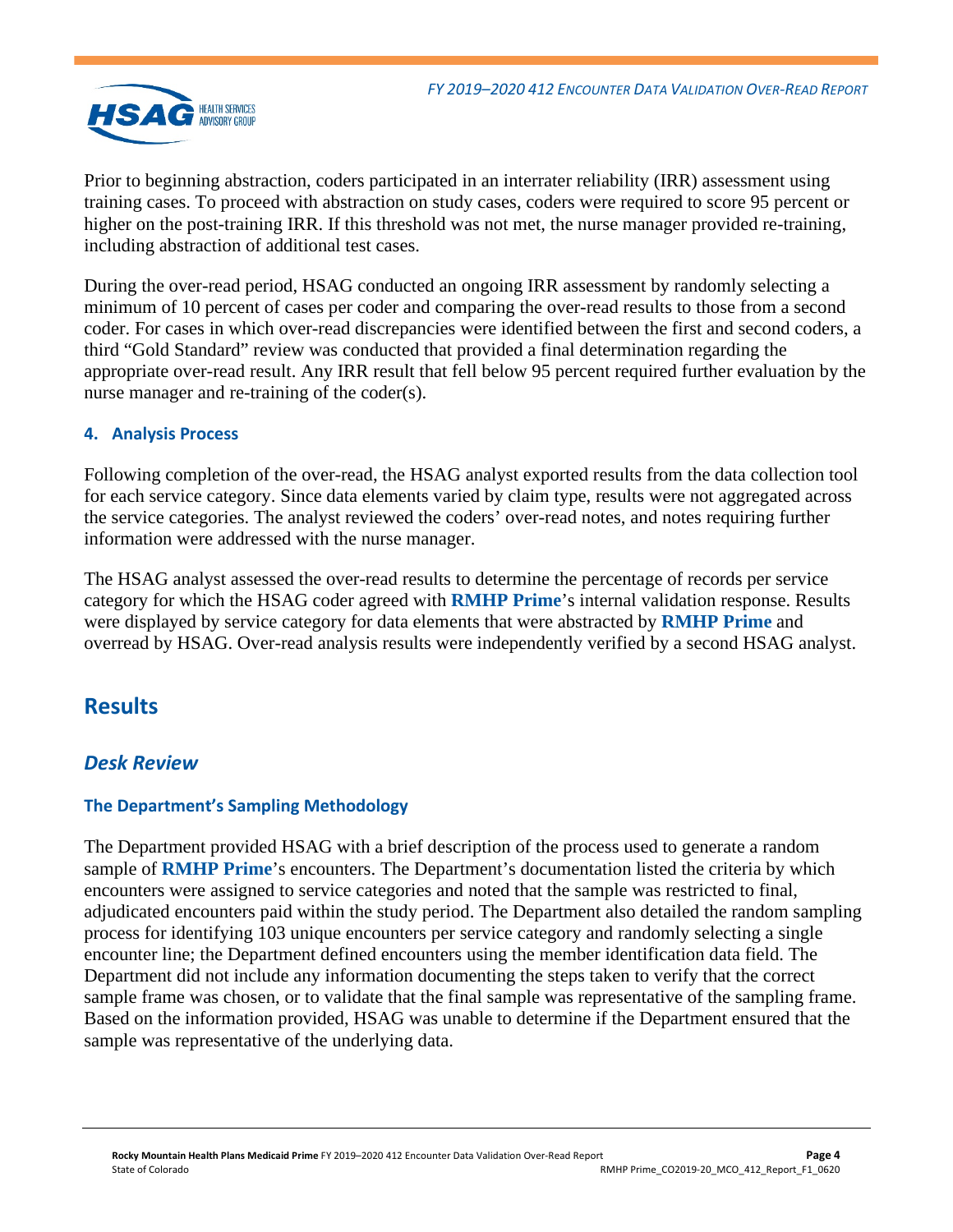

HSAG reviewed the sample list provided by the Department, the sampling process description, and the portion of sampling code that the Department reported using to generate the sample. The Department created the sample by identifying a category of service and selecting 10 percent of the claim lines within that category. Next, a random value was assigned to each line and the claim lines were sorted based on the random value. The claim lines were then deduplicated and the top 103 remaining lines were selected to create the sample. These steps were repeated for each of the four service categories.

## **RMHP Prime's Internal Validation Methodology**

To provide context for **RMHP Prime**'s service coding accuracy results, the Department requested **RMHP Prime**'s internal validation methodology documentation as a component of the Encounter Data Quality Report. HSAG's review of **RMHP Prime**'s internal validation methodology documentation verified the presence of:

- A list of the coding guidelines referenced for **RMHP Prime**'s abstraction process.
- A brief description of the record procurement process.
- A brief description of the validation tool, a shared MS Excel spreadsheet, and a brief description of the instructions provided to the reviewers. The validation tool contained internal rules and logic associated with validation criteria.
- The credentials, training, and experience of all reviewers.
- <span id="page-6-0"></span>The IRR testing process for validation staff members.

## *Over-Read of Sample Cases by Service Category*

The EDV response file submitted by **RMHP Prime** contained all required fields and aligned with the EDV response file layout required by the Department and outlined in the guidelines. The EDV response data layout is presented in Appendix II of the *Annual MCO Encounter Data Quality Review Guidelines*, presented in [Appendix B](#page-18-1) of this report. Additionally, **RMHP Prime** procured medical records for all sampled cases.

The remainder of this section details HSAG's over-read findings by service category. For reference, [Appendix C](#page-24-1) presents, by service category, **RMHP Prime**'s internal EDV results found in the Service Coding Accuracy section of the Encounter Data Quality Report.

In addition to the results presented in this report, HSAG has provided the Department with supplemental spreadsheets detailing, by claim type, the nature of the disagreement for any data element with which HSAG's coder disagreed with **RMHP Prime**'s abstraction determination. This MS Excel workbook, or "Case-Level Disagreement List," is used as a supplemental reference for the report.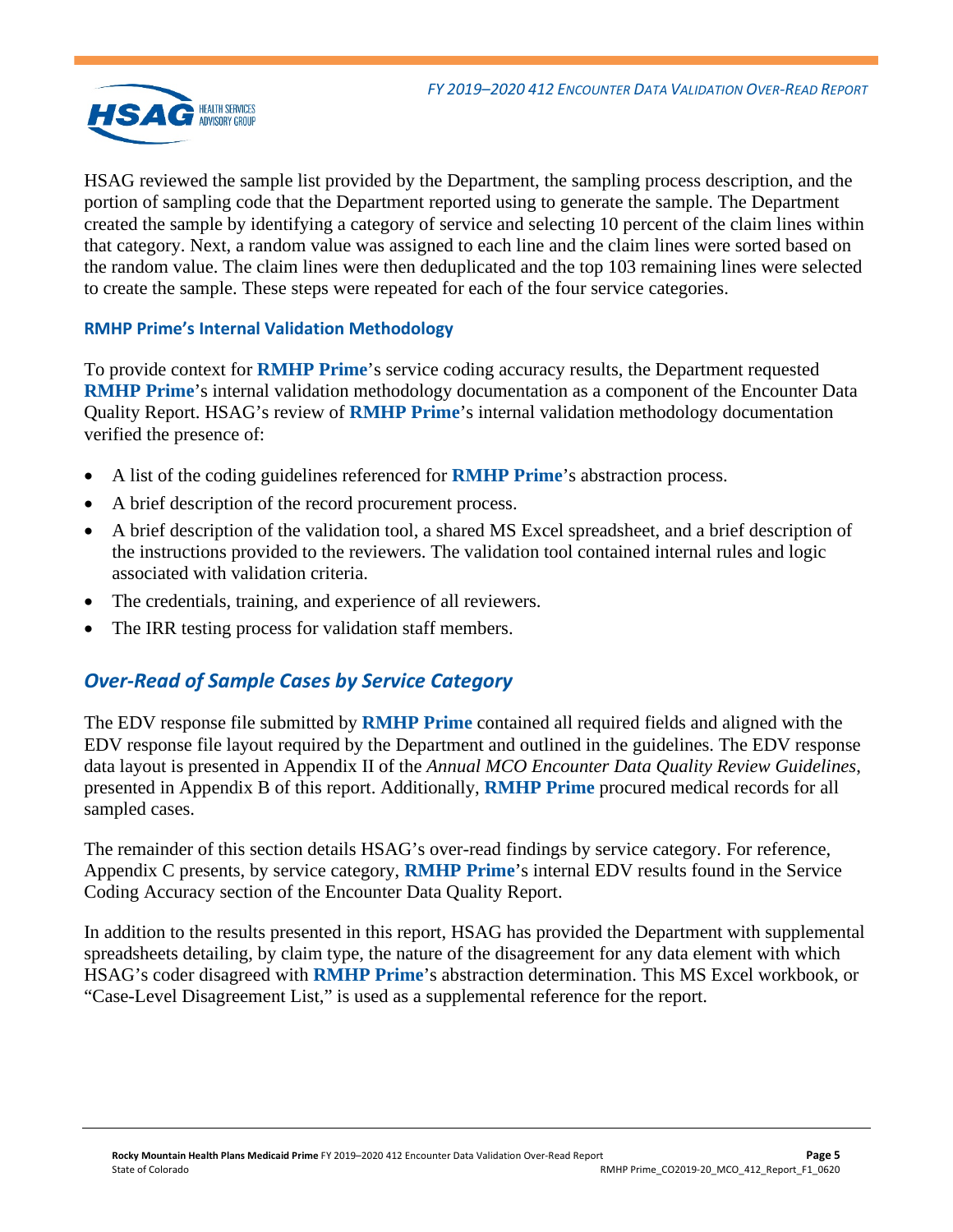

#### **Inpatient Cases**

[Figure 1](#page-7-0) presents the aggregate results from HSAG's over-read of the 20 inpatient cases. All six individual data elements have a percent of agreement of 100.0 percent, where 100.0 percent represents complete agreement between **RMHP Prime**'s internal abstraction results and HSAG's over-read results, and 0 percent represents complete disagreement.

<span id="page-7-0"></span>

**Figure 1—Aggregated Percent of Agreement Between HSAG's Over-Read and RMHP Prime's Internal EDV Findings, by Data Element Inpatient Services**

#### **Audited Elements**

Complete agreement for a sampled inpatient encounter occurred when HSAG's over-read results indicated agreement with **RMHP Prime**'s validation response for each of the six assessed data elements. Of the 20 sampled inpatient encounters, over-read results demonstrated complete agreement for 20 cases, producing a 100.0 percent aggregate agreement rate.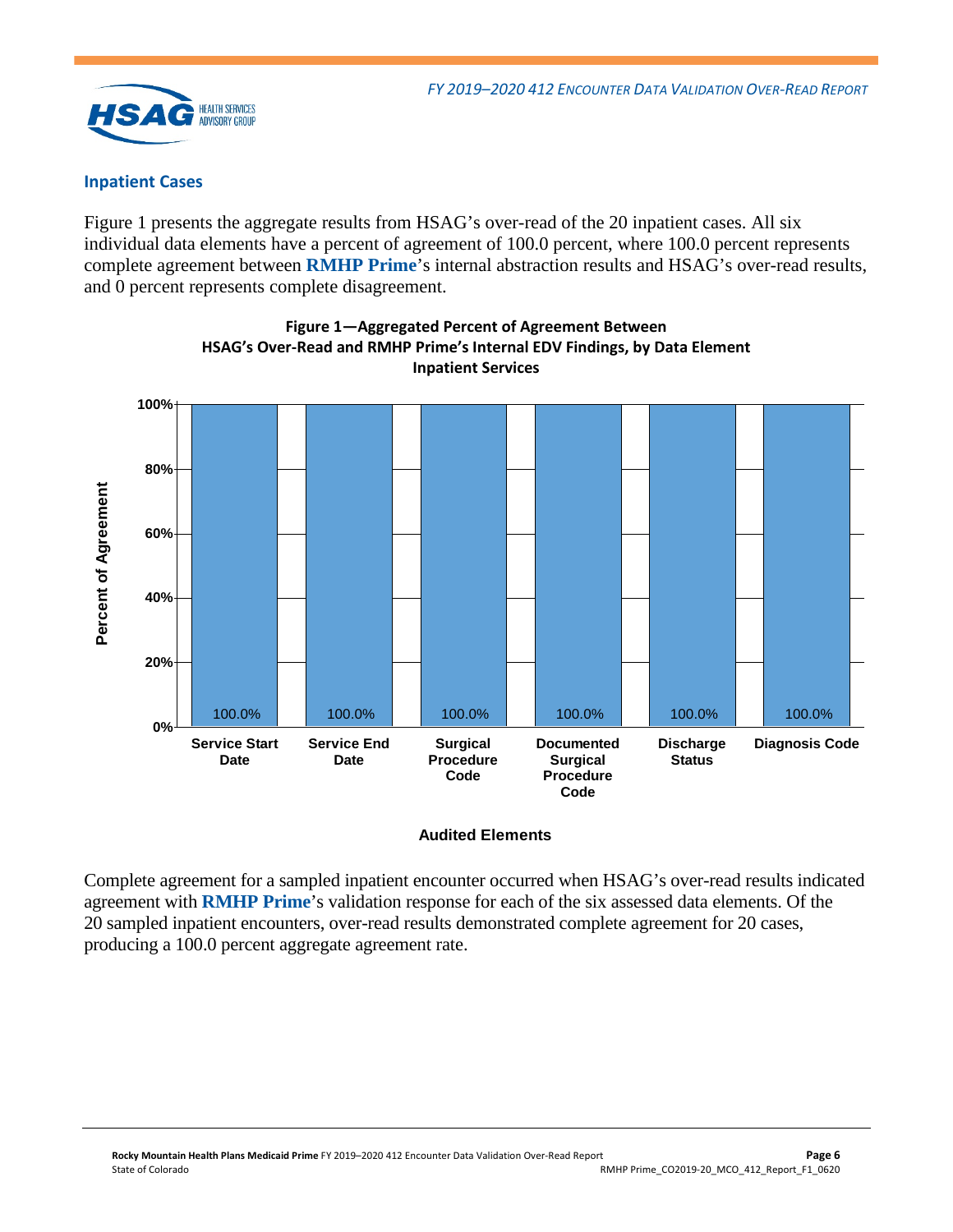

## **Outpatient Cases**

[Figure 2](#page-8-0) presents the aggregate results from HSAG's over-read of the 20 outpatient cases. Agreement values range from 85.0 percent to 100.0 percent for individual data elements, where 100.0 percent represents complete agreement between **RMHP Prime**'s internal validation results and HSAG's overread results, and 0 percent represents complete disagreement.

<span id="page-8-0"></span>

**Figure 2—Aggregated Percent of Agreement Between HSAG's Over-Read and RMHP Prime's Internal EDV Findings, by Data Element Outpatient Services**

#### **Audited Elements**

Complete agreement occurred when HSAG's over-read results indicated agreement with **RMHP Prime**'s validation response for each of the five individual data elements assessed for a sampled outpatient encounter. Of the 20 sampled outpatient encounters, over-read results demonstrated complete agreement for 16 cases, producing an 80.0 percent aggregate agreement rate. The highest agreement rates (each 100.0 percent) were observed for the *Procedure Code*, *Documented Procedure Code*, and *Units* data elements. The lowest agreement rates (each 85.0 percent) were observed for the *Date of Service* and *Diagnosis Code* data elements.

HSAG's reviewers determined that medical record documentation did not align with the encounter data or **RMHP Prime**'s documented information for one of the six validated data elements for which **RMHP Prime**'s validation results were inconsistent with HSAG's over-read results. For the remaining five data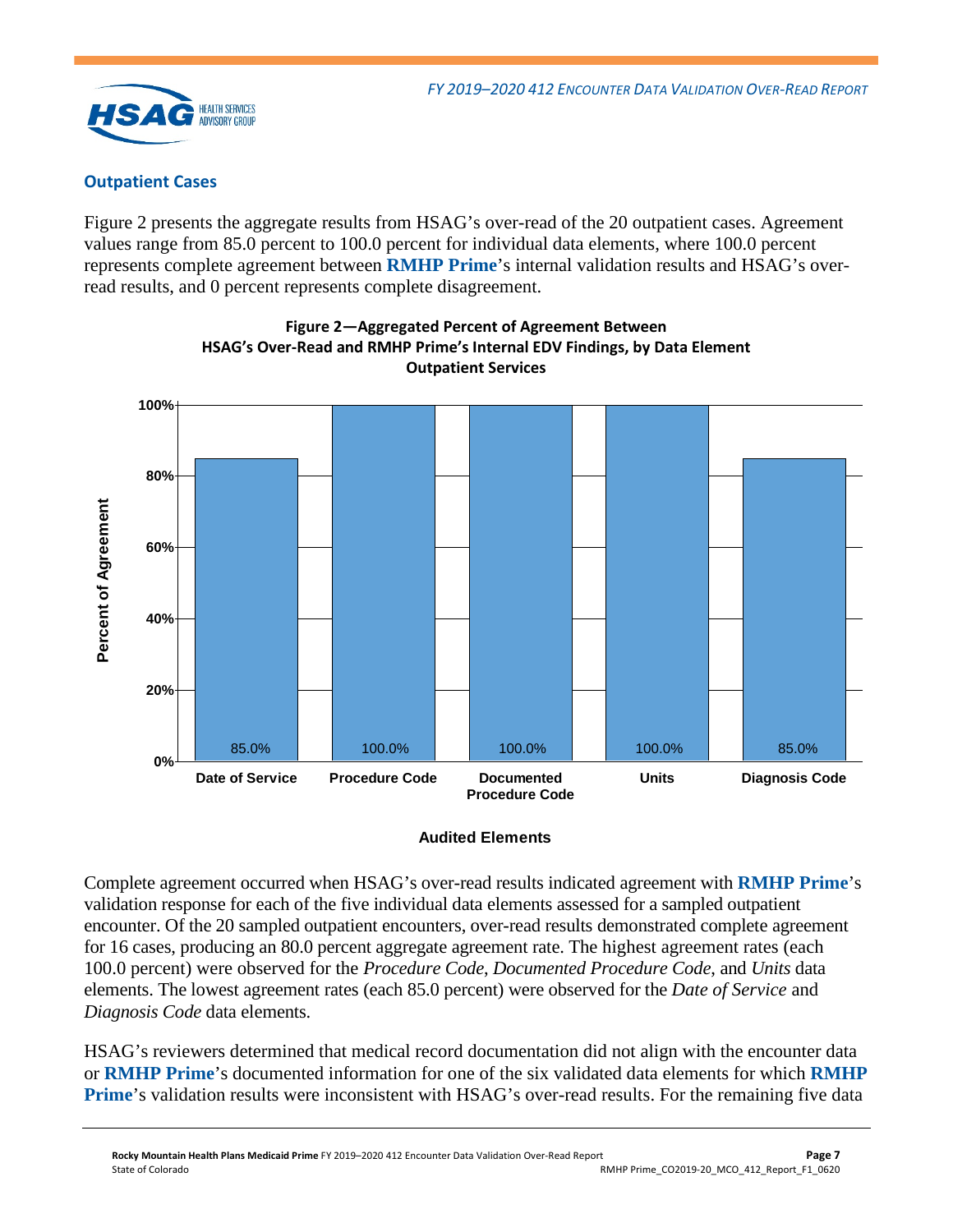

elements, **RMHP Prime**'s staff members reported no documentation or insufficient documentation to record a validation response value; HSAG's reviewers disagreed with this assessment. The six data elements in disagreement aligned with four sampled over-read cases.

## **Professional Cases**

[Figure 3](#page-9-0) presents the aggregate results from HSAG's over-read of the 20 professional cases. Agreement values are all 95.0 percent for individual data elements, where 100 percent represents complete agreement between **RMHP Prime**'s internal validation results and HSAG's over-read results, and 0 percent represents complete disagreement.

<span id="page-9-0"></span>

# **Figure 3—Aggregated Percent of Agreement Between**

## **Audited Elements**

Complete agreement occurred when HSAG's over-read results indicated agreement with **RMHP Prime**'s abstraction response for each of the five individual data elements assessed for a sampled professional encounter. Of the 20 sampled professional encounters, over-read results demonstrated complete agreement for 19 cases, producing a 95.0 percent aggregate agreement rate.

For the five data elements for which **RMHP Prime**'s abstraction results were inconsistent with HSAG's over-read results, **RMHP Prime**'s staff members reported no documentation or insufficient documentation to record a validation response value; HSAG's reviewers disagreed with this assessment. The five data elements in disagreement align with one sampled over-read case.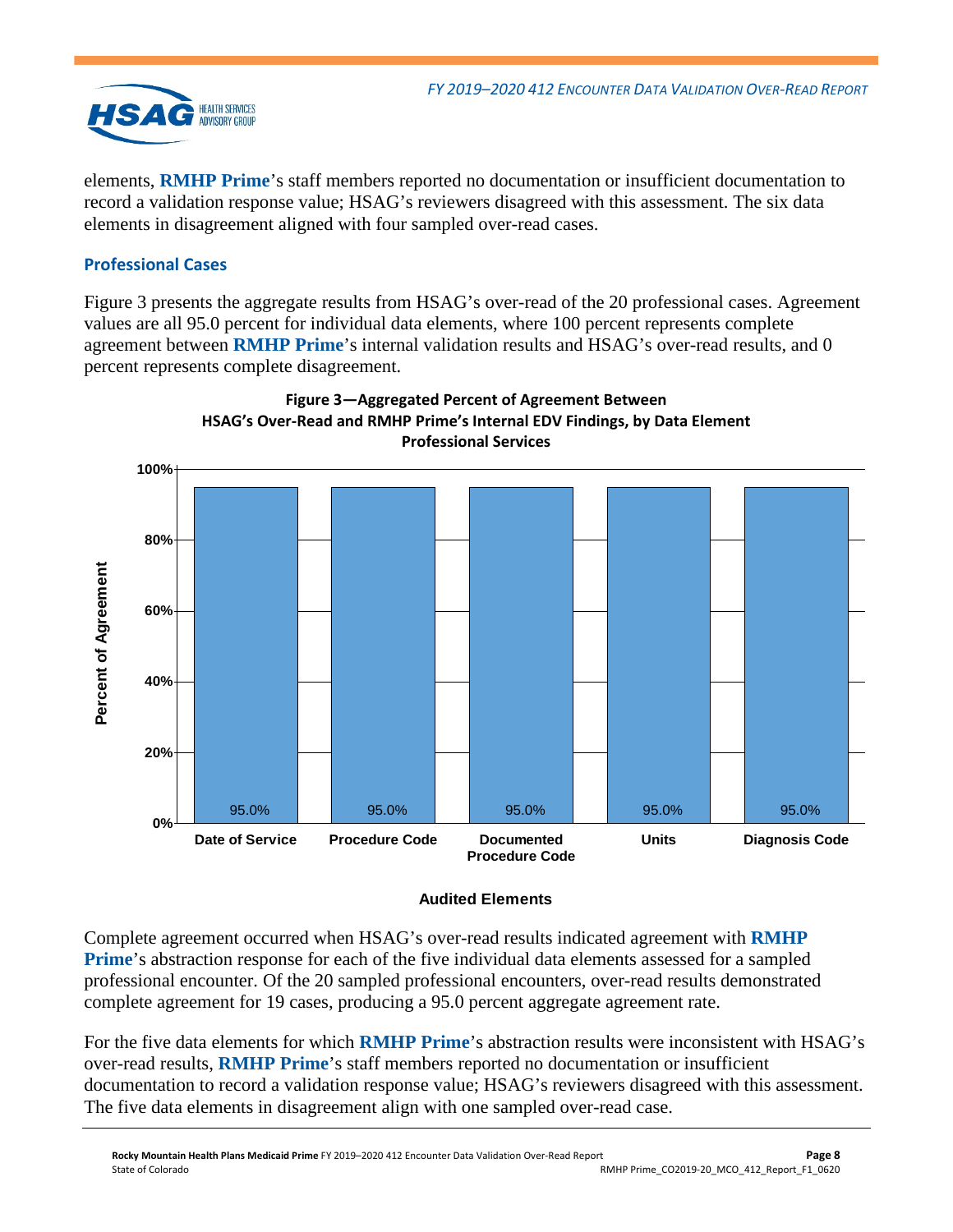

## **FQHC Cases**

[Figure 4](#page-10-0) presents the aggregate results from HSAG's over-read of the 20 FQHC cases. Agreement values range from 85.0 percent to 100.0 percent for individual data elements, where 100.0 percent represents complete agreement between **RMHP Prime**'s internal validation results and HSAG's overread results, and 0 percent represents complete disagreement.

<span id="page-10-0"></span>

**Figure 4—Aggregated Percent of Agreement Between HSAG's Over-Read and RMHP Prime's Internal EDV Findings, by Data Element FQHC Services**

Complete agreement occurred when HSAG's over-read results indicated agreement with **RMHP Prime**'s validation response for each of the five individual data elements assessed for a sampled FQHC encounter. Of the 20 sampled FQHC encounters, over-read results demonstrated complete agreement for 15 cases, producing a 75.0 percent aggregate agreement rate. The highest agreement rate (100.0 percent) was observed for the *Procedure Code* data element*.* The lowest agreement rate (85.0 percent) was observed for the *Diagnosis Code* data element.

HSAG's reviewers determined that medical record documentation did not align with the encounter data or **RMHP Prime**'s documented information for five of the seven data elements for which **RMHP**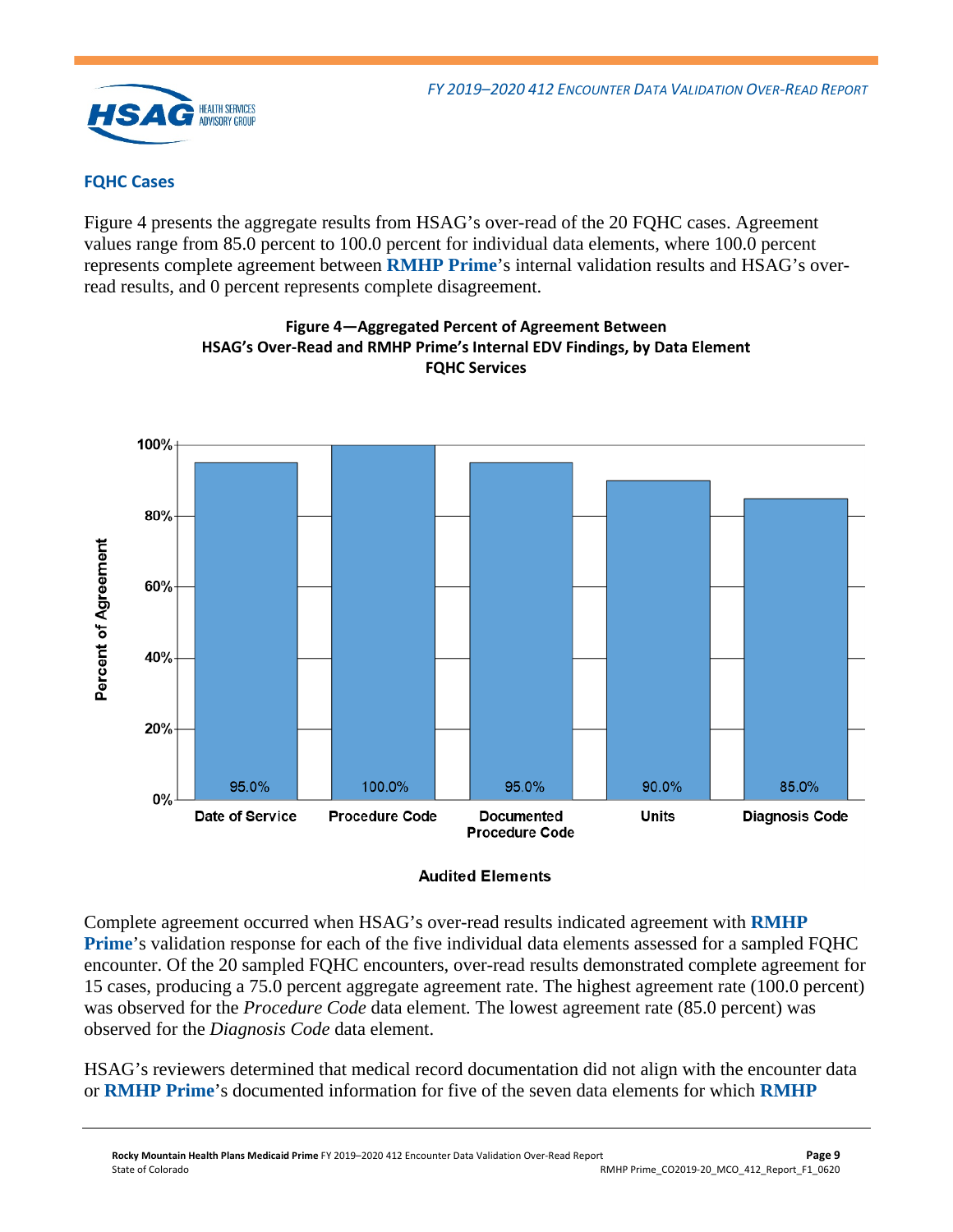

**Prime**'s validation results were inconsistent with HSAG's over-read results. For the remaining two data elements, **RMHP Prime**'s validation staff members reported no documentation or insufficient documentation to record a validation response value; HSAG's reviewers disagreed with this assessment. The seven data elements in disagreement aligned with five sampled over-read cases.

# <span id="page-11-0"></span>**Conclusions**

HSAG performed a desk review of the Department's sampling methodology, assessing documentation that outlined key steps in the Department's generation of the 412-case sample. This review confirmed that the Department took steps to select a random sample of unique encounters from the four service categories of interest within the specified measurement period. The Department provided no details regarding a run-out interval between the study measurement period and the date on which the encounters were compiled for sample generation. Depending on the Department's data collection and storage processes, the length of a run-out interval prior to sampling could limit the encounters included in the study, biasing the sample toward encounters for services occurring earlier in the study period.

HSAG's over-read results indicated complete agreement with **RMHP Prime**'s internal validation results for 70 of the 80 sampled encounters, resulting in an 87.5 percent agreement rate. [Table 1](#page-11-1) shows caselevel and element-level accuracy rates by service category for FY 2019–2020.

|                                   |                                 | <b>Case-Level Accuracy</b>                                 | <b>Element-Level Accuracy</b>      |                                                            |  |
|-----------------------------------|---------------------------------|------------------------------------------------------------|------------------------------------|------------------------------------------------------------|--|
| <b>Service</b><br><b>Category</b> | <b>Total Number</b><br>of Cases | <b>Percent With</b><br><b>Complete</b><br><b>Agreement</b> | <b>Total Number</b><br>of Elements | <b>Percent With</b><br><b>Complete</b><br><b>Agreement</b> |  |
| Inpatient                         | 20                              | 100.0%                                                     | 120                                | 100.0%                                                     |  |
| Outpatient                        | 20                              | 80.0%                                                      | 100                                | 94.0%                                                      |  |
| Professional                      | 20                              | 95.0%                                                      | 100                                | 95.0%                                                      |  |
| <b>FQHC</b>                       | 20                              | 75.0%                                                      | 100                                | 93.0%                                                      |  |
| <b>Total</b>                      | 80                              | 87.5%                                                      | 420                                | 95.7%                                                      |  |

<span id="page-11-1"></span>**Table 1—Percent of Cases in Total Agreement and Percent of Element Accuracy by Service Category**

Situations in which HSAG's reviewers disagreed with **RMHP Prime**'s independent validation results are divided into the following general categories:

- HSAG's reviewers and **RMHP Prime**'s reviewers disagreed on the encounter data elements supported by the medical record.
- **RMHP Prime** reviewers stated that the medical record was incorrectly coded, though HSAG's reviewers disagreed.

**RMHP Prime** provided medical record documentation for all 80 sampled over-read cases, and HSAG's over-read results were not impacted by **RMHP Prime**'s medical record procurement for this study.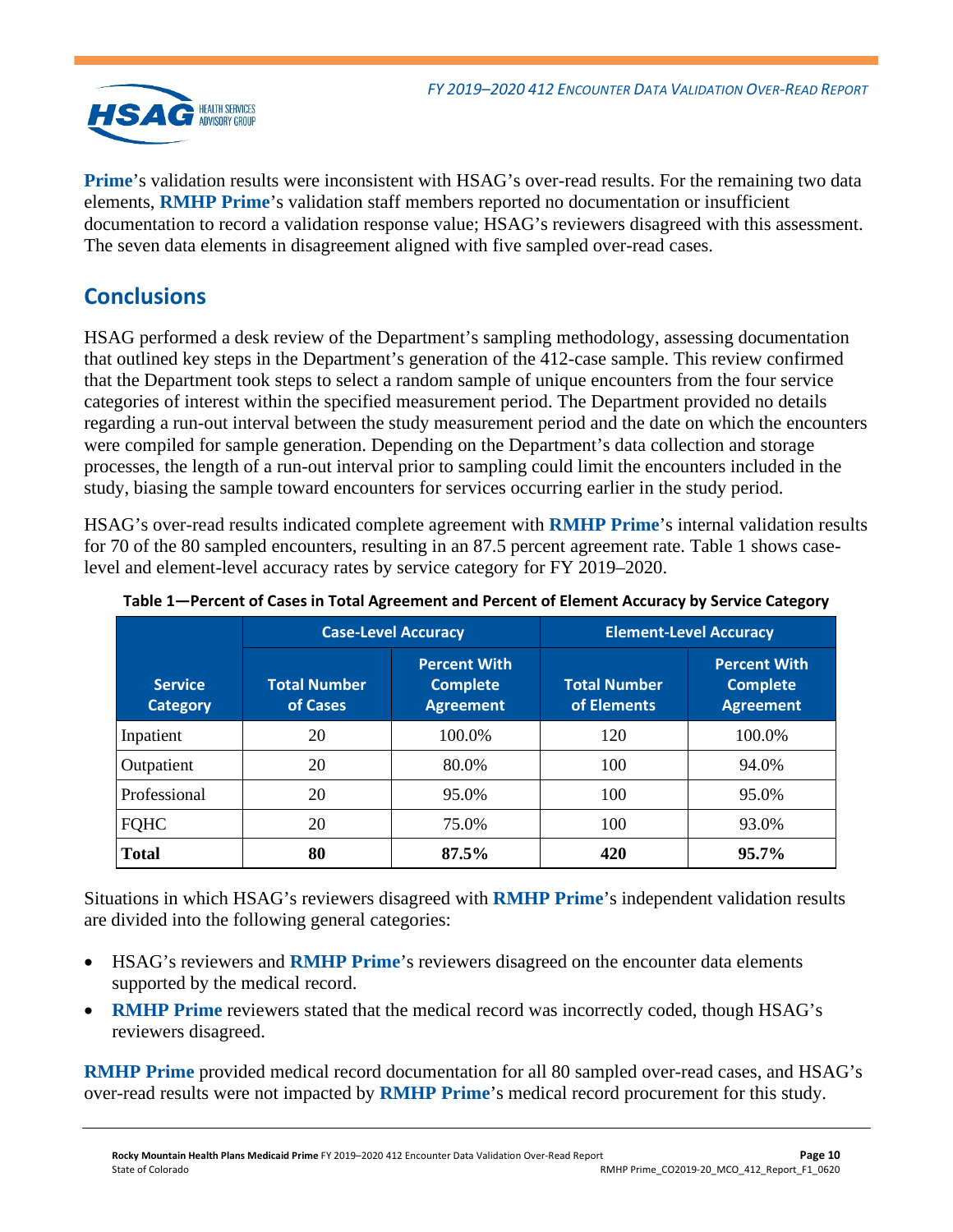

Results from HSAG's FY 2019–2020 MCO over-read suggest a moderate level of confidence that **RMHP Prime's** independent validation findings accurately reflect its encounter data quality, as tabulated by **RMHP Prime**, in its service coding accuracy results. Overall, results from HSAG's FY 2019–2020 MCO over-read showed that HSAG's coders agreed with **RMHP Prime**'s reviewers for 95.7 percent of individual data elements. Agreement rates among the different service categories were highest for inpatient cases (100.0 percent) and lowest among FQHC cases (93.0 percent). As reported in **RMHP Prime**'s Service Coding Accuracy submission, **RMHP Prime**'s reviewers consistently recorded low agreement rates for *Procedure Code* and *Procedure Code Modifier*. In addition, none of the data elements within the outpatient, professional, or FQHC service categories exceeded 75 percent agreement. Finally, as reported in the Service Coding Accuracy section of the Encounter Data Quality Report, **RMHP Prime**'s reviewers consistently recorded lower agreement rates for *Diagnosis Code*, *Procedure Code*, and *Procedure Code Modifier*, especially within the outpatient and FQHC service categories, suggesting opportunities for root cause analyses to determine barriers to encounter data quality*.*

## <span id="page-12-0"></span>**Recommendations**

The Department designed this study to assess the accuracy with which **RMHP Prime** validates physical health encounters in support of the Department's overall encounter data quality efforts. Therefore, HSAG recommends that findings associated with this independent EDV be used for the Department's information and not for performance measurement or compliance monitoring purposes.

The Department continues to transition its encounter data process to a new Medicaid Management Information System (MMIS), interChange; **RMHP Prime** will submit encounter data directly into the MMIS. For validation purposes, **RMHP Prime** will continue to submit encounter data flat files to the Department in parallel with MMIS submissions for a period of time determined by the Department. This change to the encounter data process will require enhanced data monitoring by the Department and **RMHP Prime** to ensure encounter data timeliness and accuracy as well as comparability between encounter data provided by **RMHP Prime** under the new and legacy systems.

As FY 2019–2020 was **RMHP Prime**'s second year participating in the independent EDV, HSAG requested the Department's input regarding quality improvement actions resulting from recommendations in the FY 2018–2019 report. The Department offered no specific feedback regarding actions or encounter data quality initiatives based on the prior year's recommendations.

The current over-read results show improved agreement between HSAG and **RMHP Prime** reviewers compared to the previous year. However, the low percentages seen in Tables C-2, C-3, and C-4 (outpatient, professional, and FQHC service categories, respectively) indicate that selected recommendations from the FY 2018–2019 study are still relevant. Based on HSAG's document review, **RMHP Prime**'s service coding accuracy results, and the over-read results described in this report, HSAG offers the following recommendations to improve the quality of **RMHP Prime**'s encounter data.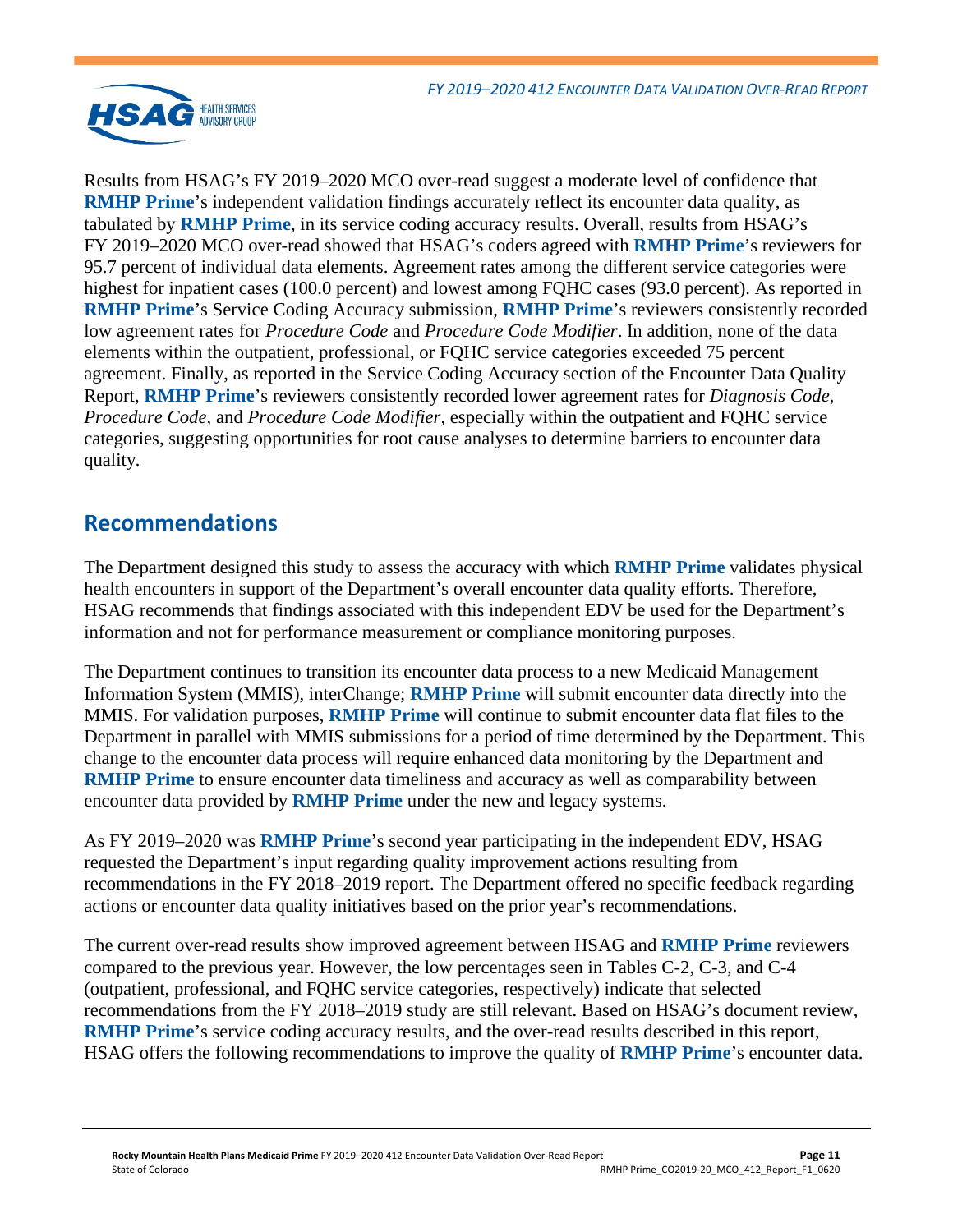

- The Department's sampling methodology was limited to SQL code and a bulleted summary of the SQL code steps; therefore, HSAG recommends that the Department thoroughly document the sampling methodology to ensure that the sample is representative of all encounters eligible for study inclusion.
	- For example, HSAG recommends that the Department's Rates Section update the MS Word sampling documentation to define the terms used in the documentation, include an excerpt of sampling code, and describe any limitations on the sample frame (e.g., how to limit the universe of encounters or the code values for the different claim types).
	- As a final step in the sampling process, HSAG recommends that the Department's Rates Section perform validity checks on the 412 sample lists to verify that each sample is representative of the encounter data from which it was selected (e.g., compare distribution of the submission dates and/or providers between the sampled encounters and the sample frame) and to verify the accuracy of the data fields and values used to identify each service category.
- The Department's instructions in the guidelines regarding the Data Submission metrics within the Encounter Data Quality Report could result in the Medicaid MCOs submitting Data Submission metric results using differing calculation criteria. HSAG recommends that the Department more clearly define the numerators and the denominators for the "valid value checking," "duplicates checking," and "provider identification checking" metrics within the guidelines.
- **RMHP Prime's** initial response file contained responses that did not align with the guidelines, and its service coding accuracy documentation regarding its EDV tool was limited. To maintain data integrity, HSAG recommends that **RMHP Prime** consider the following enhancements for independent EDVs:
	- Thoroughly document EDV tool(s), including a written description of the tool development and testing processes.
	- While **RMHP Prime** added data field validation logic to its data collection tool, **RMHP Prime** should assess its internal data handling processes to ensure that abstracted data are reviewed prior to submission to HSAG and the Department.
	- Thoroughly document reviewer training materials and procedures, including examples of written training and oversight materials and/or decision documents.
- **RMHP Prime**'s reviewers determined that selected medical records were insufficient to meet EDV standards (e.g., missing key documentation elements such as the provider's signature). However, HSAG's reviewers disagreed with this assessment, noting that the medical records supported the encounter data. HSAG recommends that **RMHP Prime** assess internal EDV processes and document what is expected of MCO 412 reviewers. HSAG also recommends that **RMHP Prime** follow up with the FQHCs during future medical record procurement activities to ensure that medical records are submitted in a standardized format and contain the information needed to authenticate an encounter.
- **RMHP Prime's service coding accuracy results showed a significant number of cases with** procedure code and procedure code modifier data values not supported by medical record documentation, as well as variation in disagreement rates between service categories. To ensure that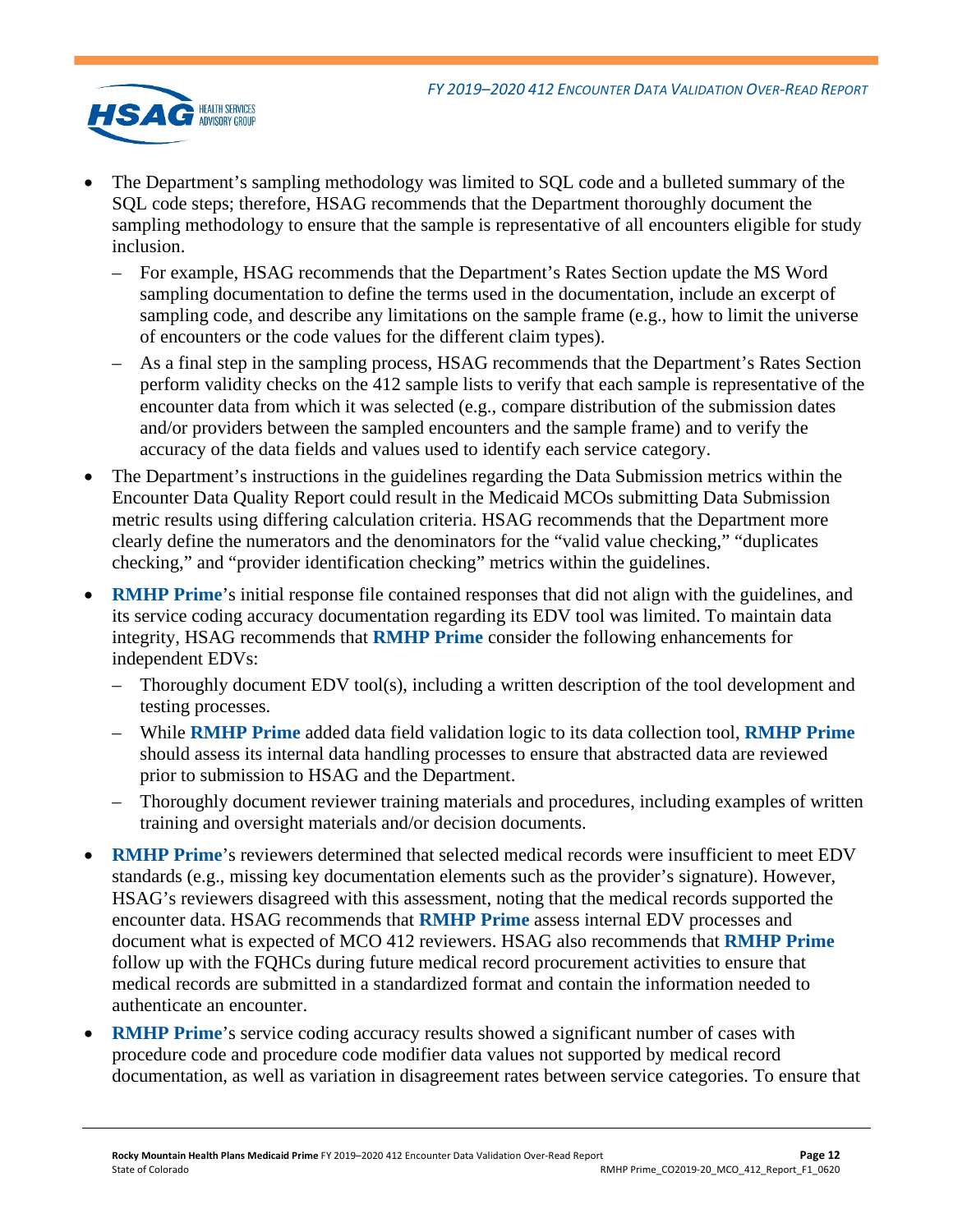

**RMHP Prime** has implemented quality improvement actions to address these encounter data deficiencies, HSAG recommends that the Department's contract administrator for **RMHP Prime**:

- Request copies of **RMHP Prime**'s provider training and/or corrective action documentation.
- Request copies of **RMHP Prime**'s policies and procedures for monitoring providers' data submissions.
- Collaborate with the Department's Rates Section to review **RMHP Prime**'s encounter data quality documents and verify that **RMHP Prime** is monitoring encounter data quality and ensuring that providers are trained to submit encounters that accurately reflect the medical record documentation.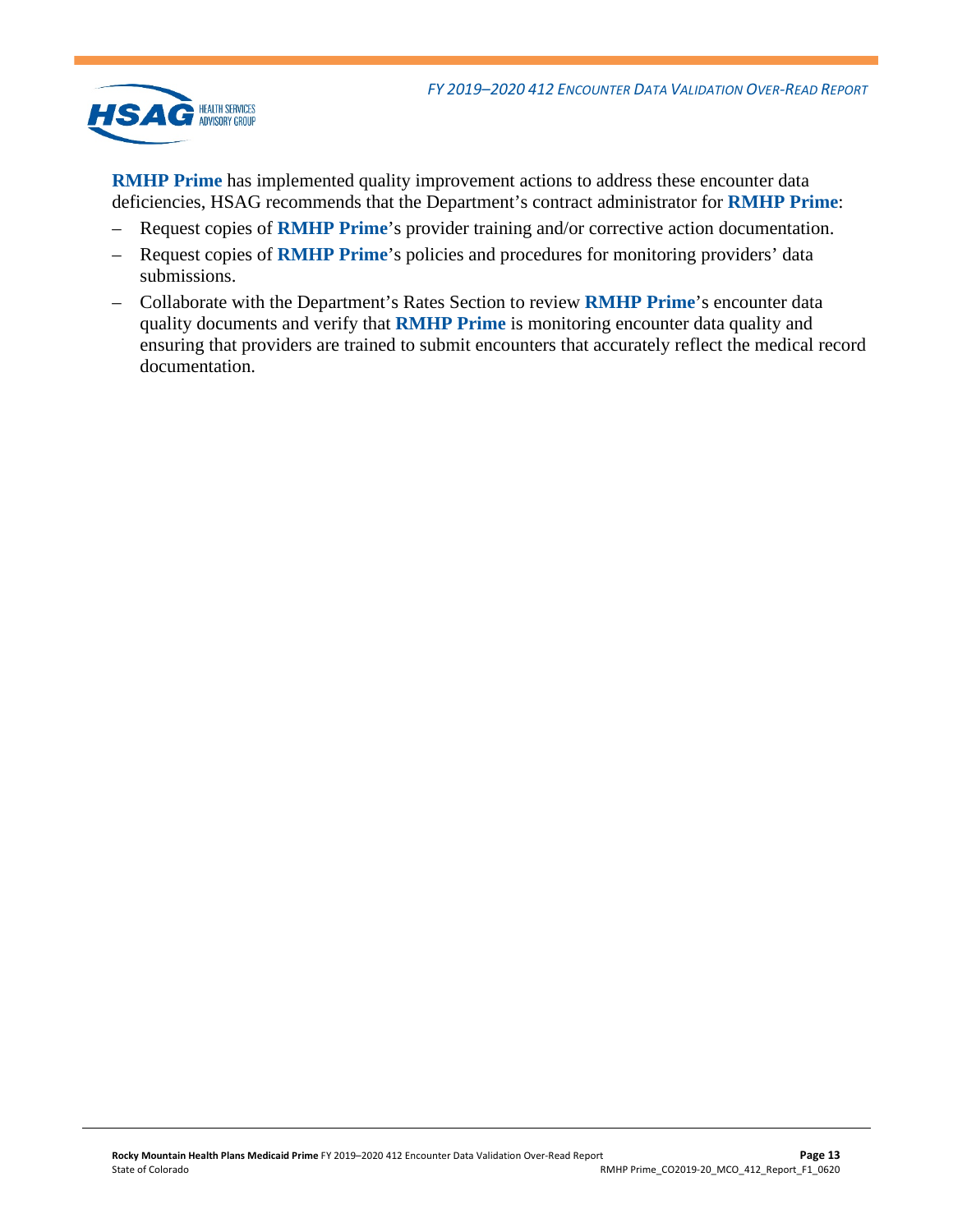<span id="page-15-1"></span>

# **Appendix A. Physical Health Encounter Data Flat File Specifications**

<span id="page-15-0"></span>This table was copied from the *Annual MCO Encounter Data Quality Review Guidelines, Appendix I, Table I-1, Flat File Encounter Data Specification*. Please note that HSAG made minimal edits to the flat file specifications table for readability.

| <b>Data</b><br><b>Element</b><br>(Field) | <b>Data Field Name</b> | <b>Field Format</b> | <b>Description</b>                                                                                                                                                                                           |
|------------------------------------------|------------------------|---------------------|--------------------------------------------------------------------------------------------------------------------------------------------------------------------------------------------------------------|
| 0                                        | <b>ROWID</b>           | VARCHAR(3)          | Sequential Unique Row Identifier, excluded<br>from the MCOs' data submissions. This field<br>was added by the Department during the 412<br>EDV sampling process and contain a number<br>between 001 and 412. |
| 1                                        | INT_ENC_ID             | VARCHAR (25)        | MCO Assigned Claim Identifier                                                                                                                                                                                |
| $\overline{c}$                           | MCAID_ID               | VARCHAR (9)         | <b>State Assigned Client Medicaid ID</b>                                                                                                                                                                     |
| 3                                        | CLNT_FST_NM            | VARCHAR (255)       | <b>Client First Name</b>                                                                                                                                                                                     |
| 4                                        | CLNT_MID_NM            | VARCHAR (255)       | <b>Client Middle Name</b>                                                                                                                                                                                    |
| 5                                        | CLNT_LST_NM            | VARCHAR (255)       | <b>Client Last Name</b>                                                                                                                                                                                      |
| 6                                        | <b>CLNT_DOB</b>        | <b>DATE</b>         | Client Date of Birth                                                                                                                                                                                         |
| 7                                        | <b>BILL_PROV_ID</b>    | VARCHAR (25)        | <b>Billing Provider Medicaid ID</b>                                                                                                                                                                          |
| 8                                        | <b>BILL_PROV_NPI</b>   | VARCHAR (25)        | <b>Billing Provider NPI</b>                                                                                                                                                                                  |
| 9                                        | <b>BILL_PROV_TIN</b>   | VARCHAR (25)        | Billing Provider Tax ID Number                                                                                                                                                                               |
| 10                                       | BILL_PROV_NM           | VARCHAR (255)       | <b>Billing Provider Name</b>                                                                                                                                                                                 |
| 11                                       | BILL_PROV_ZIP          | VARCHAR (10)        | <b>Billing Provider Zip Code</b>                                                                                                                                                                             |
| 12                                       | BILL_PROV_TYP          | VARCHAR (255)       | <b>Billing Provider Type</b>                                                                                                                                                                                 |
| 13                                       | BILL_PROV_SPCLTY_CD    | VARCHAR (25)        | <b>Billing Provider Specialty Code</b>                                                                                                                                                                       |
| 14                                       | BILL_PROV_SPCLTY_DESC  | VARCHAR (255)       | <b>Billing Provider Specialty Code Description</b>                                                                                                                                                           |
| 15                                       | REND_PROV_ID           | VARCHAR (25)        | Rendering Provider Medicaid ID                                                                                                                                                                               |
| 16                                       | REND_PROV_NPI          | VARCHAR (25)        | Rendering Provider NPI                                                                                                                                                                                       |
| 17                                       | REND_PROV_TIN          | VARCHAR (25)        | Rendering Provider Tax ID Number                                                                                                                                                                             |
| 18                                       | REND_PROV_NM           | VARCHAR (255)       | Rendering Provider Name                                                                                                                                                                                      |
| 19                                       | REND_PROV_ZIP          | VARCHAR (10)        | Rendering Provider Zip Code                                                                                                                                                                                  |
| 20                                       | REND_PROV_TYP          | VARCHAR (255)       | Rendering Provider Type                                                                                                                                                                                      |
| 21                                       | REND_PROV_SPCLTY_CD    | VARCHAR (25)        | Rendering Provider Specialty Code                                                                                                                                                                            |
| 22                                       | REND_PROV_SPCLTY_DESC  | VARCHAR (255)       | Rendering Provider Specialty Code<br>Description                                                                                                                                                             |
| 23                                       | ATND_PROV_ID           | VARCHAR (25)        | <b>Attending Provider Medicaid ID</b>                                                                                                                                                                        |
| 24                                       | ATND_PROV_NPI          | VARCHAR (25)        | <b>Attending Provider NPI</b>                                                                                                                                                                                |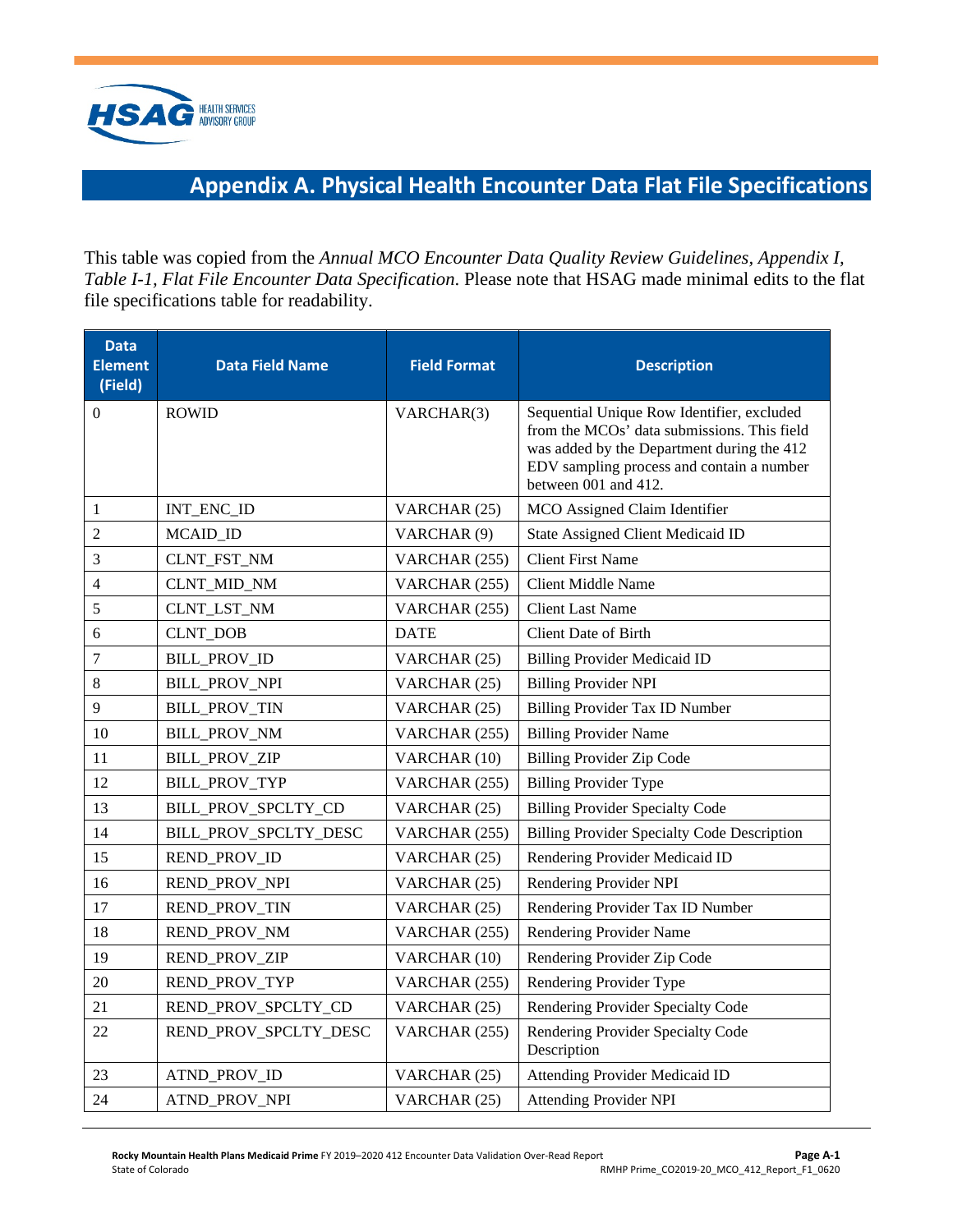

| <b>Data</b><br><b>Element</b><br>(Field) | <b>Data Field Name</b> | <b>Field Format</b> | <b>Description</b>                                      |
|------------------------------------------|------------------------|---------------------|---------------------------------------------------------|
| 25                                       | ATND_PROV_TIN          | VARCHAR (25)        | Attending Provider Tax ID Number                        |
| 26                                       | ATND_PROV_NM           | VARCHAR (255)       | <b>Attending Provider Name</b>                          |
| 27                                       | ATND_PROV_ZIP          | VARCHAR (10)        | Attending Provider Zip Code                             |
| 28                                       | ATND_PROV_TYP          | VARCHAR (50)        | <b>Attending Provider Type</b>                          |
| 29                                       | ATND_PROV_SPCLTY_CD    | VARCHAR (25)        | <b>Attending Provider Specialty Code</b>                |
| 30                                       | ATND_PROV_SPCLTY_DESC  | VARCHAR (255)       | <b>Attending Provider Specialty Code</b><br>Description |
| 31                                       | VENDOR_TYP             | VARCHAR (25)        | Vendor Type Assignment                                  |
| 32                                       | CLM_CTG_CD             | VARCHAR (25)        | Claim Category Code                                     |
| 33                                       | <b>CLM_NUM</b>         | VARCHAR (50)        | <b>MCO</b> Internal Claim Number                        |
| 34                                       | CLM_LNE_NUM            | VARCHAR (50)        | Claim Line Number                                       |
| 35                                       | SRV_SRT_DT             | <b>DATE</b>         | <b>Service Start Date</b>                               |
| 36                                       | SRV_LST_DT             | <b>DATE</b>         | Service End Date                                        |
| 37                                       | PD_DT                  | <b>DATE</b>         | Paid Date                                               |
| 38                                       | CLM_STS                | VARCHAR (25)        | <b>Claim Payment Status</b>                             |
| 39                                       | CLM_LNE_STS            | VARCHAR (25)        | <b>Claim Line Payment Status</b>                        |
| 40                                       | REV_CD                 | VARCHAR (25)        | Revenue Code                                            |
| 41                                       | REV_DESC               | VARCHAR (255)       | Revenue Code Description                                |
| 42                                       | FQHC_IND               | VARCHAR (25)        | FQHC/RHC Indicator                                      |
| 43                                       | PROC_CD                | VARCHAR (25)        | Procedure Code (CPT/HCPCS)                              |
| 44                                       | PROC_CD_MOD_1          | VARCHAR (25)        | Procedure Code Modifier 1                               |
| 45                                       | PROC_CD_MOD_2          | VARCHAR (25)        | Procedure Code Modifier 2                               |
| 46                                       | PROC_CD_MOD_3          | VARCHAR (25)        | Procedure Code Modifier 3                               |
| 47                                       | PROC_CD_MOD_4          | VARCHAR (25)        | Procedure Code Modifier 4                               |
| 48                                       | PROC_CD_MOD_5          | VARCHAR (25)        | Procedure Code Modifier 5                               |
| 49                                       | SRG_PROC_CD_1          | VARCHAR (25)        | Surgical Procedure Code 1                               |
| 50                                       | SRG_PROC_CD_2          | VARCHAR (25)        | Surgical Procedure Code 2                               |
| 51                                       | SRG_PROC_CD_3          | VARCHAR (25)        | Surgical Procedure Code 3                               |
| 52                                       | SRG_PROC_CD_4          | VARCHAR (25)        | Surgical Procedure Code 4                               |
| 53                                       | SRG_PROC_CD_5          | VARCHAR (25)        | Surgical Procedure Code 5                               |
| 54                                       | <b>ICD_VER</b>         | VARCHAR (25)        | <b>ICD</b> Version                                      |
| 55                                       | DIAG_CD_1              | VARCHAR (25)        | Diagnosis Code 1                                        |
| 56                                       | DIAG_CD_2              | VARCHAR (25)        | Diagnosis Code 2                                        |
| 57                                       | DIAG_CD_3              | VARCHAR (25)        | Diagnosis Code 3                                        |
| 58                                       | DIAG_CD_4              | VARCHAR (25)        | Diagnosis Code 4                                        |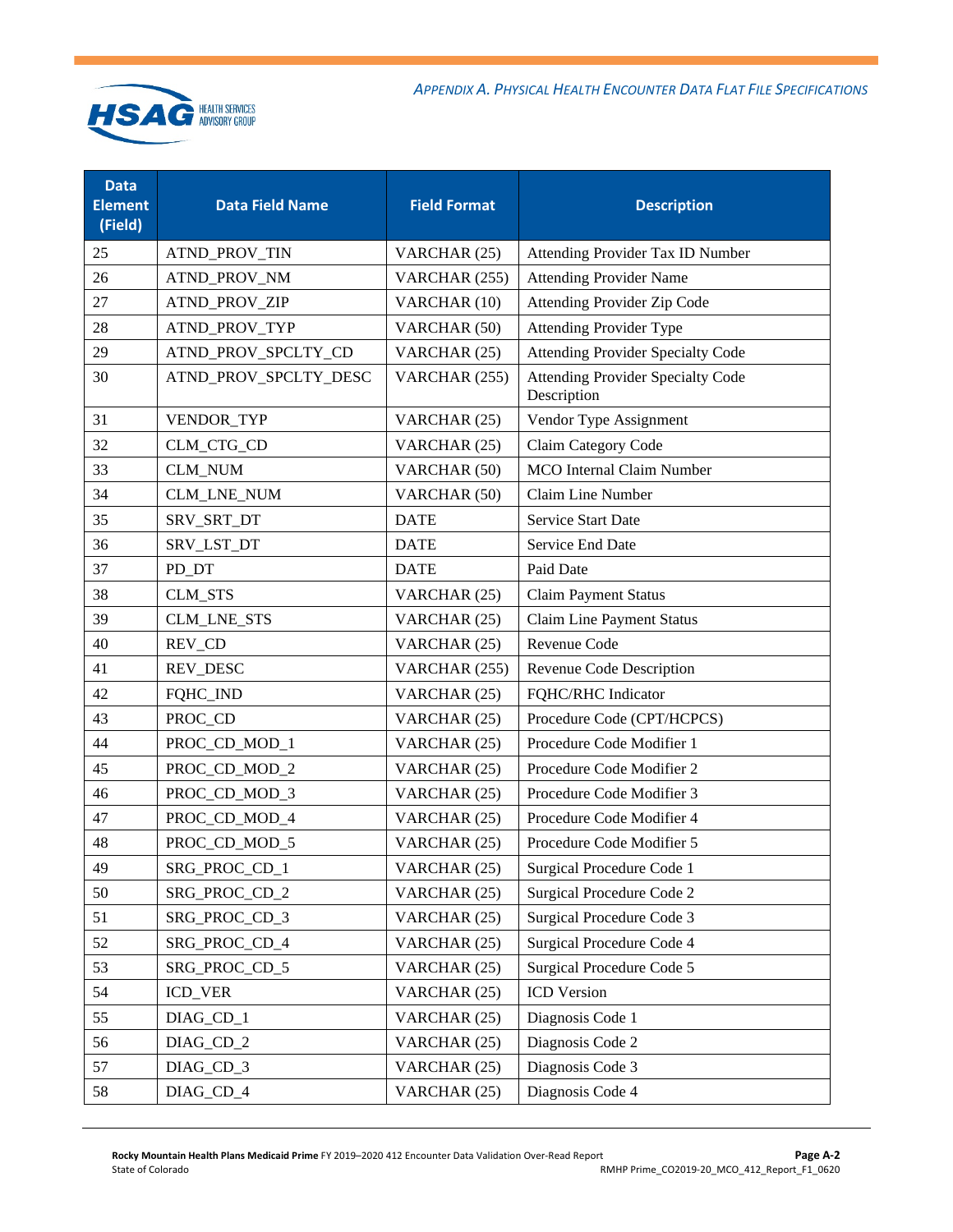

| <b>Data</b><br><b>Element</b><br>(Field) | <b>Data Field Name</b> | <b>Field Format</b>  | <b>Description</b>                    |
|------------------------------------------|------------------------|----------------------|---------------------------------------|
| 59                                       | DIAG_CD_5              | VARCHAR (25)         | Diagnosis Code 5                      |
| 60                                       | DIAG_CD_6              | VARCHAR (25)         | Diagnosis Code 6                      |
| 61                                       | DIAG_CD_7              | VARCHAR (25)         | Diagnosis Code 7                      |
| 62                                       | DIAG_CD_8              | VARCHAR (25)         | Diagnosis Code 8                      |
| 63                                       | DIAG_CD_9              | VARCHAR (25)         | Diagnosis Code 9                      |
| 64                                       | <b>NDC</b>             | VARCHAR (25)         | National Drug Code                    |
| 65                                       | ADMSN_DT               | <b>DATE</b>          | Date of Admission                     |
| 66                                       | DSCHRG_DT              | <b>DATE</b>          | Date of Discharge                     |
| 67                                       | LOS                    | NUMBER $(6,2)$       | Length of Stay (Days)                 |
| 68                                       | <b>DSCHRG_STS</b>      | VARCHAR (25)         | Discharge Status                      |
| 69                                       | DRG CD                 | VARCHAR (5)          | Diagnosis Risk Grouping Code          |
| 70                                       | DRG_SVRTY_CD           | VARCHAR (1)          | Diagnosis Risk Grouping Severity Code |
| 71                                       | DRG_WT_QTY             | VARCHAR (5)          | Diagnosis Risk Grouping Weight        |
| 72                                       | POS_CD                 | VARCHAR (25)         | Place of Service Code                 |
| 73                                       | POS_CD_DESC            | VARCHAR (255)        | Place of Service Code Description     |
| 74                                       | <b>QTY</b>             | <b>NUMBER</b> (25,2) | Quantity                              |
| 75                                       | <b>BILLED_AMT</b>      | <b>NUMBER (25,2)</b> | <b>Billed Amount</b>                  |
| 76                                       | <b>ALLOWED_AMT</b>     | <b>NUMBER (25,2)</b> | <b>Allowed Amount</b>                 |
| 77                                       | TPL_AMT                | <b>NUMBER (25,2)</b> | <b>TPL Amount</b>                     |
| 78                                       | COPAY_AMT              | <b>NUMBER (25,2)</b> | <b>Copayment Amount</b>               |
| 79                                       | WTHLD_AMT              | <b>NUMBER (25,2)</b> | Withhold Amount                       |
| 80                                       | PD_NET_AMT             | <b>NUMBER</b> (25,2) | Paid Net Amount                       |
| 81                                       | <b>BILL_TYP_CD</b>     | VARCHAR (25)         | <b>Bill Type Code</b>                 |
| 82                                       | BILL_TYP_CD_DESC       | VARCHAR (255)        | <b>Bill Type Code Description</b>     |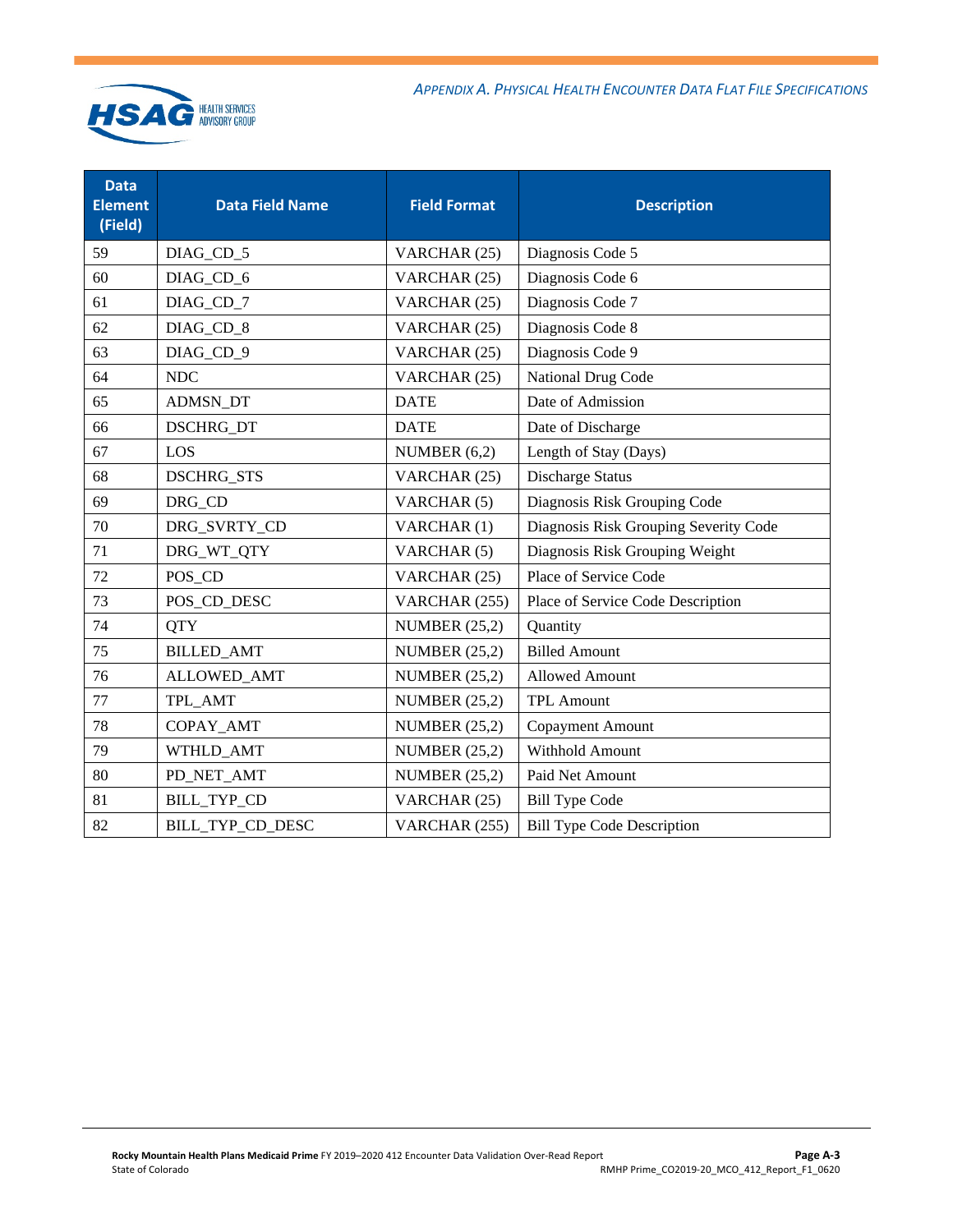<span id="page-18-1"></span>

# **Appendix B. Response Data Layout for 412 EDV Results**

<span id="page-18-0"></span>This appendix is a copy of the *Annual MCO Encounter Data Quality Review Guidelines, Appendix II.*  Please note that HSAG made minimal edits to the response data layout table for readability. Guidance for specific encounter data scenarios is shown following the table.

<span id="page-18-2"></span>

|                  | <b>Data Element (Field)</b>                     | <b>Data Description</b>                                                                                                                                                                                                                                                                                     | <b>Format</b> | Length  |
|------------------|-------------------------------------------------|-------------------------------------------------------------------------------------------------------------------------------------------------------------------------------------------------------------------------------------------------------------------------------------------------------------|---------------|---------|
| $\boldsymbol{0}$ | Record_No                                       | Sequential number for each of 412 records<br>This field will contain a number between 001 and 412<br>and align with the ROWID provided by HCPF in the<br>412 encounter line sample list.                                                                                                                    | X             | integer |
| $\mathbf{1}$     | Encounter_Procedure_Code                        | $0 = No$ or insufficient documentation, incorrect code<br>utilized for procedure performed<br>$1 =$ Correct Code<br>$9 =$ If data element does not pertain to encounter<br>service type (i.e., for Inpatient encounters)<br>Required for Professional, Outpatient, and FQHC<br>Encounters                   | X             | 1       |
| 2                | Encounter_Procedure_Code_<br>Modifier           | $0 = No$ or insufficient documentation, incorrect code<br>modifier utilized for procedure performed<br>$1 =$ Correct Code Modifier<br>$9 =$ If data element does not pertain to encounter<br>service type (i.e., for Inpatient encounters)<br>Required for Professional, Outpatient, and FQHC<br>Encounters | X             | 1       |
| 3                | Encounter_Surgical_Procedure<br>$\_\text{Code}$ | $0 = No$ or insufficient documentation, incorrect code<br>utilized for surgical procedure performed<br>$1 =$ Correct code<br>$9 =$ If data element does not pertain to encounter<br>service type<br><b>Required for Inpatient Encounters</b>                                                                | X             | 1       |
| $\overline{4}$   | Encounter_Primary_Diagnosis_<br>Code            | $0 = No$ or insufficient documentation, assignment of<br>incorrect primary diagnosis code<br>$1 =$ Correct code<br>Required for Inpatient, Professional, Outpatient, and<br><b>FQHC</b> Encounters                                                                                                          | X             | 1       |

#### **Table B-1—Response Data Layout**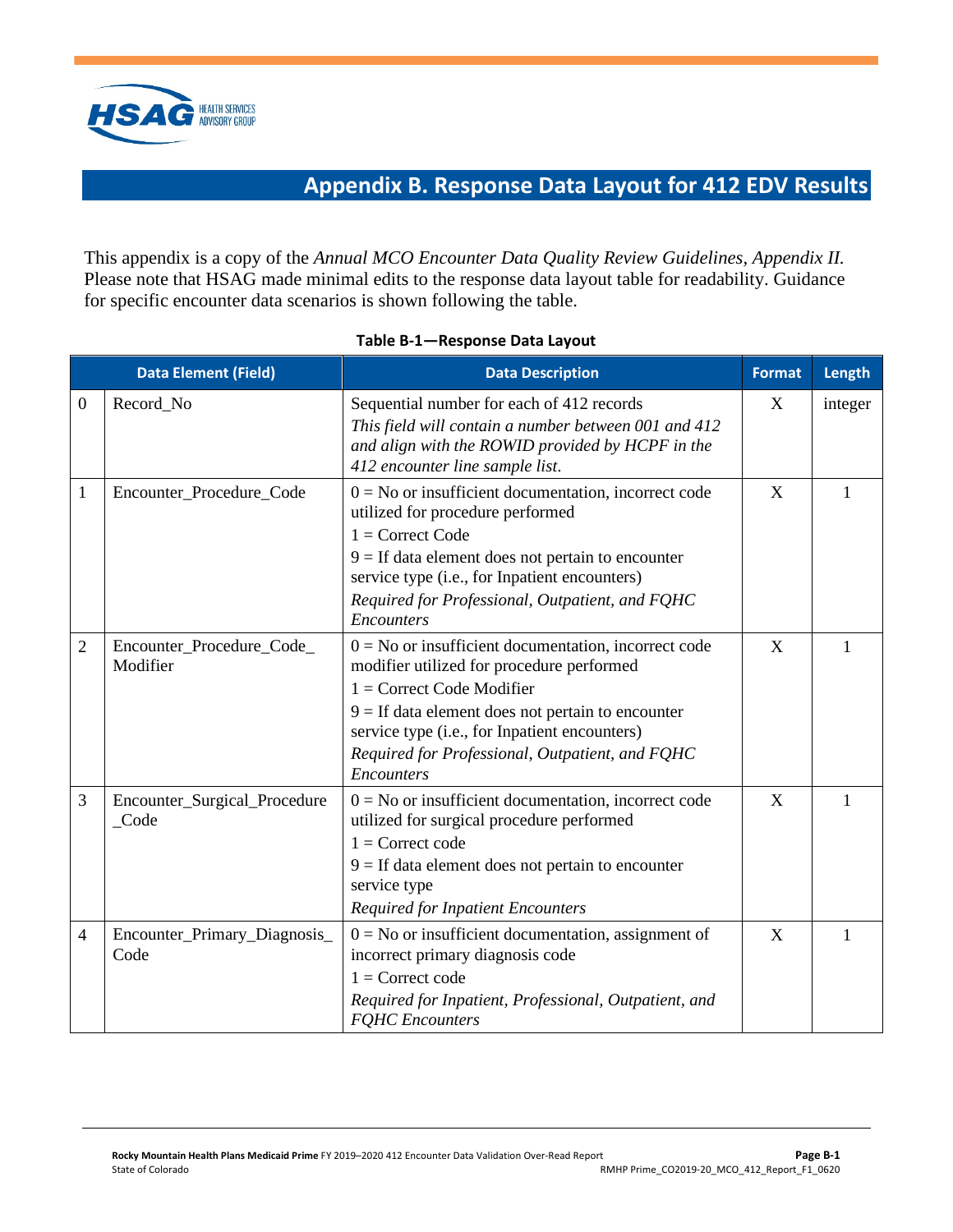

|   | <b>Data Element (Field)</b> | <b>Data Description</b>                                                                                                                                                                                                                                                                                                                                                                        | <b>Format</b>    | Length         |
|---|-----------------------------|------------------------------------------------------------------------------------------------------------------------------------------------------------------------------------------------------------------------------------------------------------------------------------------------------------------------------------------------------------------------------------------------|------------------|----------------|
| 5 | Encounter_Units             | $0 = No$ or insufficient documentation, incorrect units<br>$1 =$ Correct units<br>$9 = Data$ element does not pertain to encounter service<br>type (i.e., for Inpatient encounters)<br>Required for Professional, Outpatient, and FQHC<br>Encounters                                                                                                                                           | $\boldsymbol{X}$ | 1              |
| 6 | Encounter_Service_Date      | $0 = No$ or insufficient documentation, incorrect service<br>start date<br>$1 =$ Correct service start date<br>$9 =$ If data element does not pertain to encounter<br>service type<br>Required for Inpatient, Professional, Outpatient, and<br><b>FQHC</b> Encounters                                                                                                                          | X                | 1              |
| 7 | Encounter_Thru_Date         | $0 = No$ or insufficient documentation, incorrect service<br>end date<br>$1 =$ Correct service end date<br>$9 =$ If data element does not pertain to encounter<br>service type<br><b>Required for Inpatient Encounters</b>                                                                                                                                                                     | X                | 1              |
| 8 | Encounter_Discharge_Status  | $0 = No$ or insufficient documentation, incorrect<br>discharge status<br>$1 =$ Correct discharge status<br>$9 =$ If data element does not pertain to encounter<br>service type<br><b>Required for Inpatient Encounters</b>                                                                                                                                                                     | X                | $\mathbf{1}$   |
| 9 | Doc_Procedure_Code          | Enter correct procedure code if present in the<br>supporting documentation<br>Enter 'No Doc' if no or insufficient documentation of<br>correct procedure code<br>Enter 'NA' if data element does not pertain to<br>encounter service type<br>Enter 'NR' if data element is not populated in the<br>encounter data line<br>Required for Professional, Outpatient, and FQHC<br><i>Encounters</i> | $\overline{X}$   | $\overline{7}$ |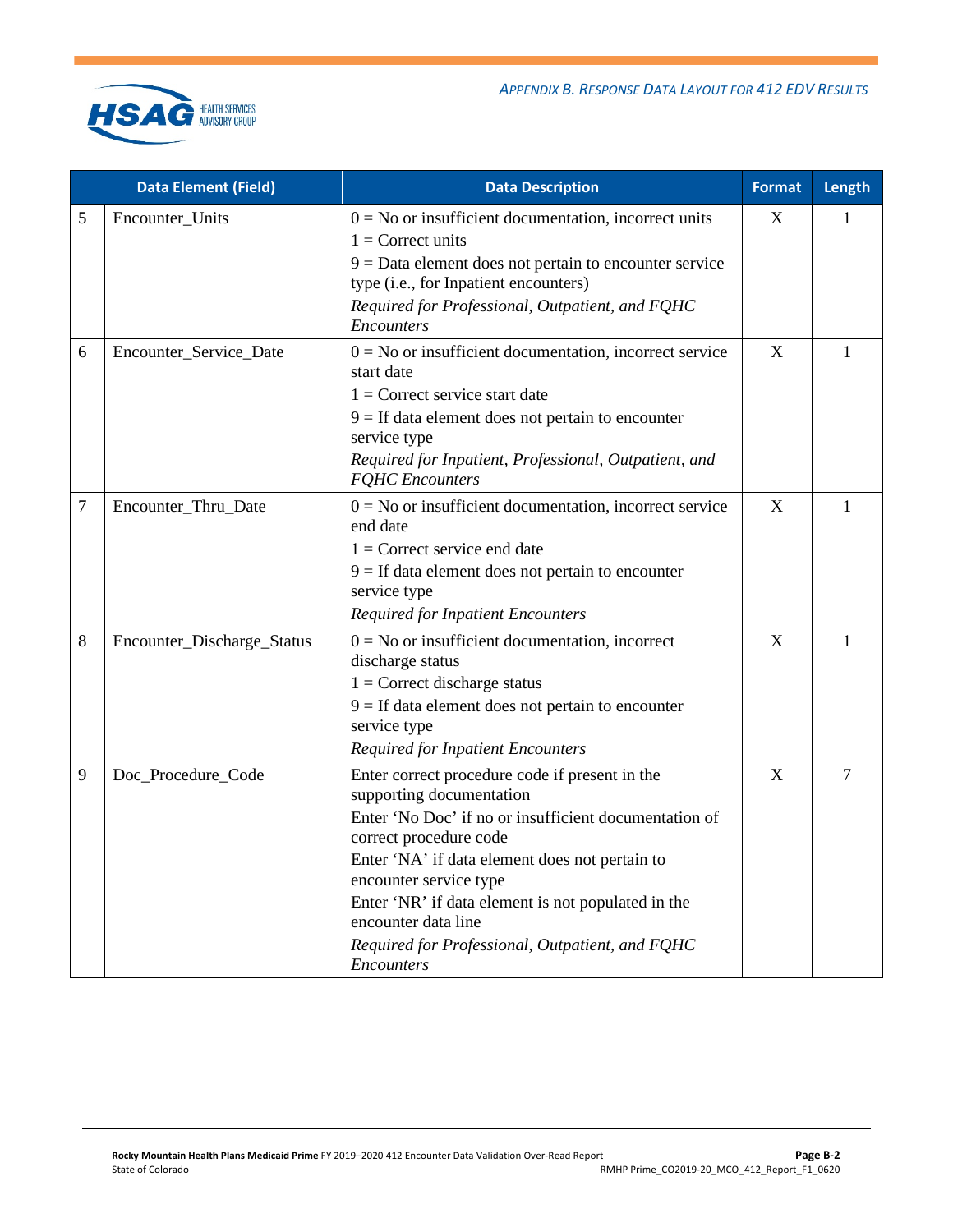

|    | <b>Data Element (Field)</b> | <b>Data Description</b>                                                                                                                                                                                                                                                                                                                                                                                          | <b>Format</b> | Length         |
|----|-----------------------------|------------------------------------------------------------------------------------------------------------------------------------------------------------------------------------------------------------------------------------------------------------------------------------------------------------------------------------------------------------------------------------------------------------------|---------------|----------------|
| 10 | Doc_Procedure_Code_Modifier | Enter correct procedure code modifier if present in the<br>supporting documentation<br>Enter 'No Doc' if no or insufficient documentation of<br>correct procedure code modifier<br>Enter 'NA' if data element does not pertain to<br>encounter service type<br>Enter 'NR' if data element is not populated in the<br>encounter data line<br>Required for Professional, Outpatient, and FQHC<br><b>Encounters</b> | X             | 7              |
| 11 | Doc_Surgical_Code           | Enter correct surgical procedure code if present in<br>supporting documentation<br>Enter 'No Doc' if no or insufficient documentation of<br>correct surgical procedure code<br>Enter 'NA' if data element does not pertain to<br>encounter service type<br>Enter 'NR' if data element is not populated in the<br>encounter data line<br><b>Required for Inpatient Encounters</b>                                 | X             | $\overline{7}$ |
| 12 | Doc_Diag                    | Enter correct primary diagnosis code if present in the<br>supporting documentation<br>Enter 'No Doc' if no or insufficient documentation of<br>correct diagnosis code<br>Required for Inpatient, Professional, Outpatient, and<br><b>FQHC</b> Encounters                                                                                                                                                         | X             | $\overline{7}$ |
| 13 | Doc_Units                   | Enter correct units if present in the supporting<br>documentation<br>Enter 'No Doc' if no or insufficient documentation of<br>correct units<br>Required for Professional, Outpatient, and FQHC<br>Encounters                                                                                                                                                                                                     | X             | integer        |
| 14 | Doc_Service_Date            | Enter correct start date if present in supporting<br>documentation<br>Enter 'No Doc' if no or insufficient documentation of<br>correct start date<br>Required for Inpatient, Professional, Outpatient, and<br><b>FQHC</b> Encounters                                                                                                                                                                             | X             | 8              |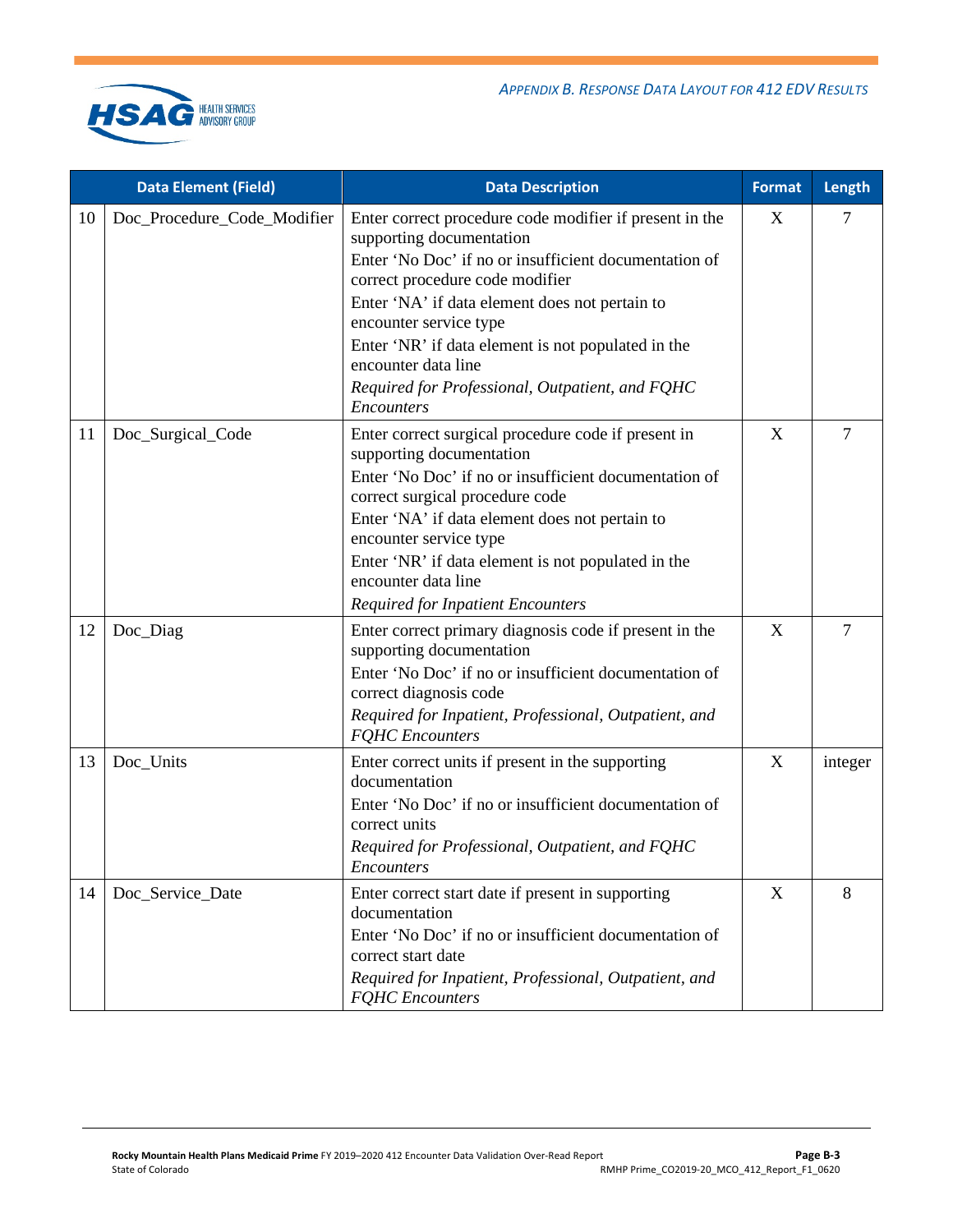

|    | <b>Data Element (Field)</b>               | <b>Data Description</b>                                                                                                                                                                                                                                                                                                                                                                                                                                                                                                                                                                                                                                                                                                                                                                                                                                                                 | <b>Format</b> | Length   |
|----|-------------------------------------------|-----------------------------------------------------------------------------------------------------------------------------------------------------------------------------------------------------------------------------------------------------------------------------------------------------------------------------------------------------------------------------------------------------------------------------------------------------------------------------------------------------------------------------------------------------------------------------------------------------------------------------------------------------------------------------------------------------------------------------------------------------------------------------------------------------------------------------------------------------------------------------------------|---------------|----------|
| 15 | Doc_Thru_Date                             | Enter correct end date if present in supporting<br>documentation<br>Enter 'No Doc' if no or insufficient documentation of<br>correct end date<br>Enter 'NA' if data element does not pertain to<br>encounter service type<br><b>Required for Inpatient Encounters</b>                                                                                                                                                                                                                                                                                                                                                                                                                                                                                                                                                                                                                   | X             | 8        |
| 16 | Doc_Encounter_Discharge_<br><b>Status</b> | Enter correct discharge status if present in supporting<br>documentation<br>Enter 'No Doc' if no or insufficient documentation of<br>correct discharge status<br>Enter 'NA' if data element does not pertain to<br>encounter service type<br><b>Required for Inpatient Encounters</b>                                                                                                                                                                                                                                                                                                                                                                                                                                                                                                                                                                                                   | X             | 8        |
| 17 | <b>E&amp;M</b> Guidelines Version         | $1 = 1995$ version of Evaluation and Management<br><b>Services Documentation Guidelines</b><br>$2 = 1997$ version of Evaluation and Management<br><b>Services Documentation Guidelines</b><br>$9 = Does Not Apply$                                                                                                                                                                                                                                                                                                                                                                                                                                                                                                                                                                                                                                                                      | X             | 1        |
| 18 | Comments<br>(conditionally required)      | Reviewer should enter comments supporting the<br>decision made.<br>Comments are required in the following scenarios:<br>If no supporting medical records were provided, enter,<br>"no documentation received from provider"<br>If medical records do not support the date of service<br>and subsequent data elements were scored "0", enter,<br>"No DOS in MR"<br>If a leveling tool (decision support tool) was used,<br>enter, "refer to leveling tool: < tool name>"<br>Comments are strongly encouraged to support the<br>following scenarios:<br>To provide details regarding non-specific primary<br>diagnosis codes<br>To provide details regarding agreement/disagreement<br>with the encounter start date for inpatient stays that<br>began as an observation stay<br>To provide details regarding the documentation<br>supporting an inpatient discharge status determination | X             | flexible |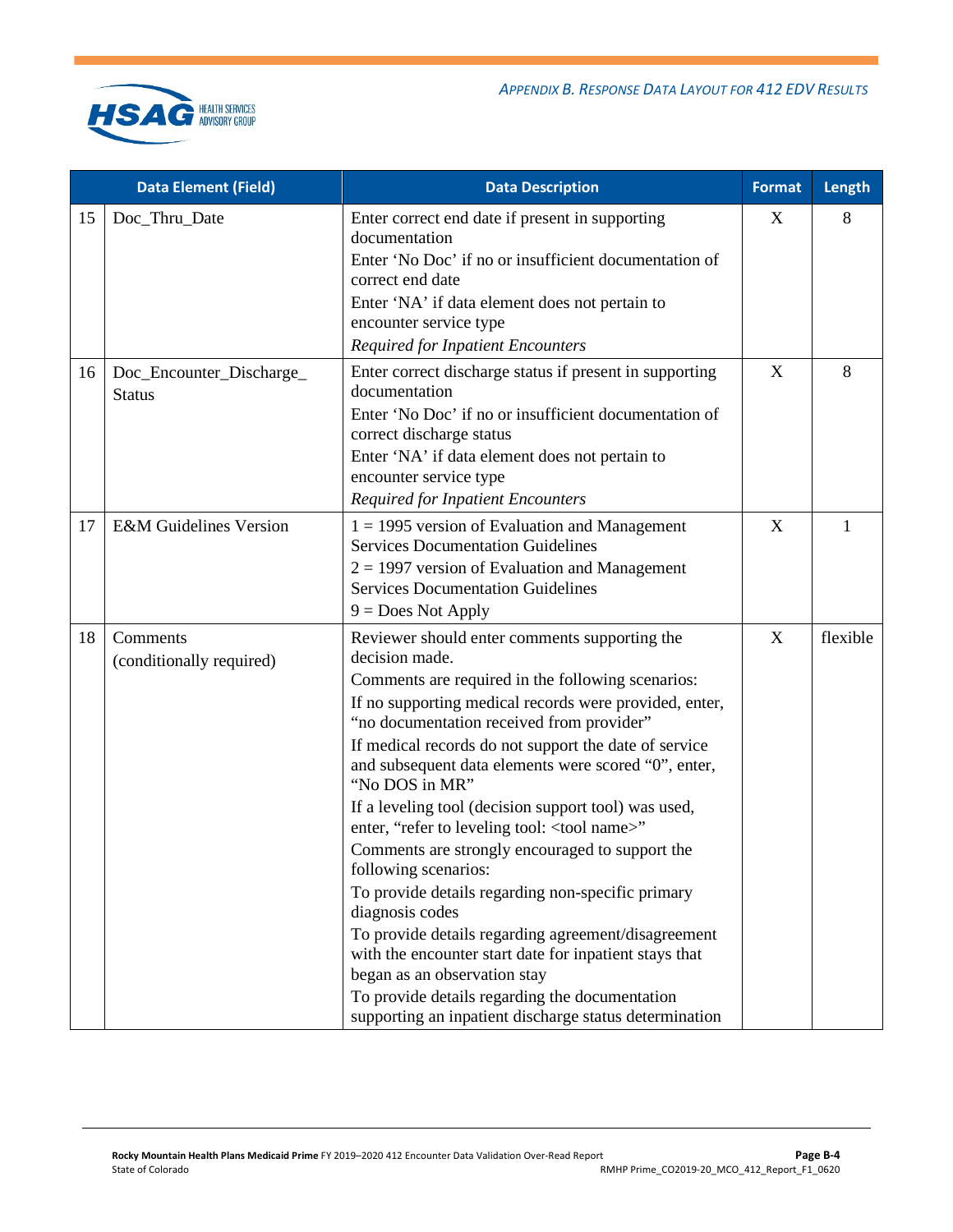

#### **Guidance for Specific Encounter Data Scenarios**

- 1. To assess encounter data quality, data elements are contingent on corresponding medical record documentation. Medical records correspond to the encounter data when the member information (i.e., name, date of birth, and/or Medicaid ID), provider information, and date of service are in agreement. If the medical records match the member and provider information but the date of service is incorrect, the *Encounter\_Service\_Date* will be scored as "0" and the remaining data elements will be scored as "0." The *Comments* field should be used to indicate that all other applicable data elements were in disagreement due to the invalid date of service.
- 2. The MCO 412 data quality review considers individual encounter lines that are sampled from encounter data submitted to the Department by the Medicaid MCOs. Reviewers should focus on the information found in the encounter line and determine whether the encounter values are supported by medical record documentation, with the consideration that the medical record documentation may support services captured on separate encounter lines outside the scope of this review.
- 3. For inpatient records or other records with services occurring over a date range, the encounter date of service is acceptable if it falls within the date range.
- 4. In the event medical record documentation is unavailable to support the encounter, all data elements will be scored as "0" or "No Doc."
- 5. In cases where the medical record does not contain patient identifiers on each page of the record, encounter data elements found on medical record pages without identifiers should be scored as "0" or "No Doc."
- 6. In the event that medical record documentation could support more than one procedure code, reviewers should note agreement with the encounter procedure code, if applicable, and use the *Comments* to note other applicable procedure codes identified in the medical record.
- 7. If the HCPCS code "T1015" is present in the sampled encounter, reviewers should note agreement if the medical record documentation supports at least one additional procedure code.
- 8. To ensure consistency between each MCO's review and the independent auditor's over-read, MCOs should provide the independent auditor with all medical records and supporting documentation used by the MCO during its 412 EDV. Examples of such documentation include internal leveling tools, crosswalks, or any other such supporting materials used by the MCO in the completion of the 412 EDV.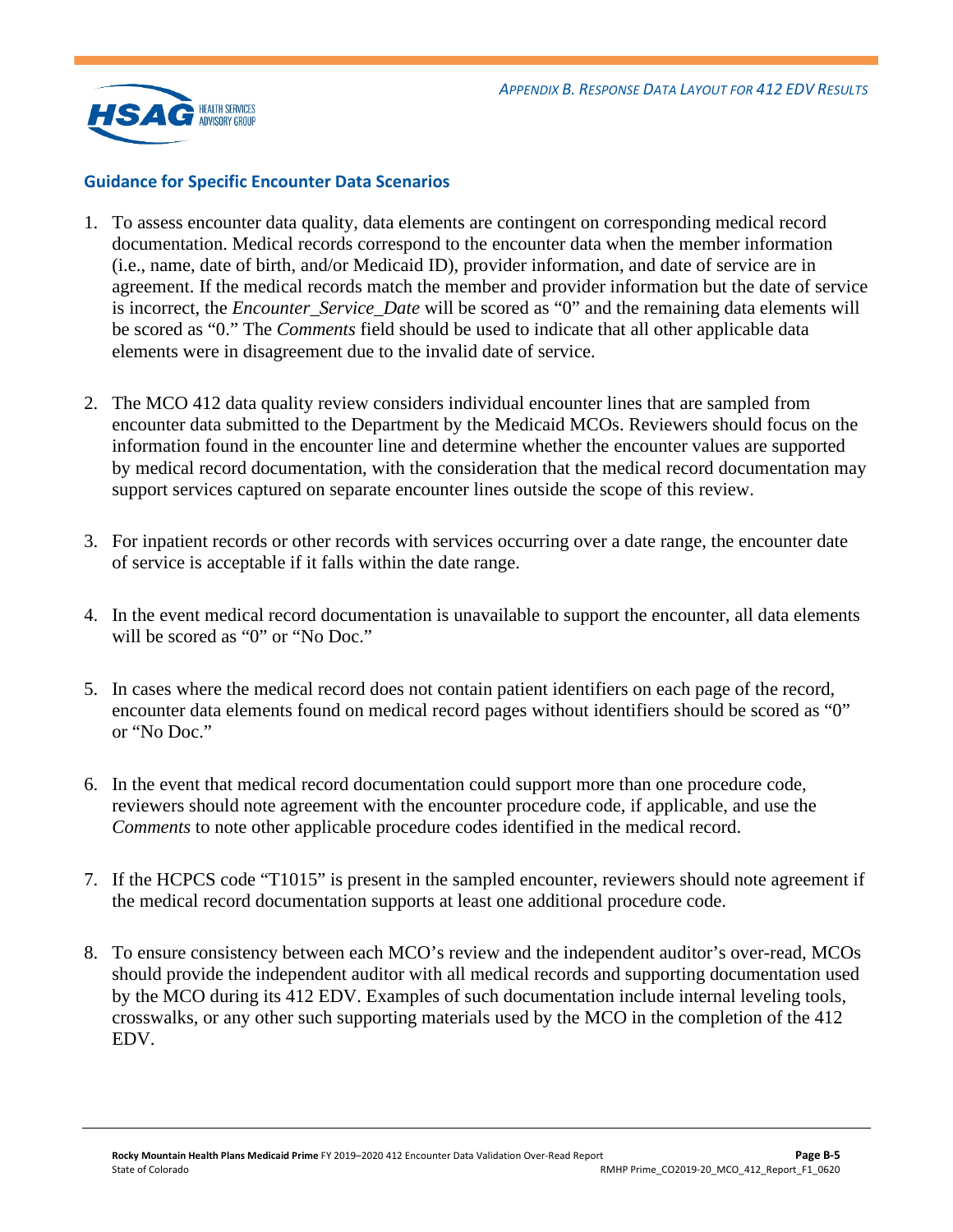

- 9. In the event that the encounter line reflects a radiology or laboratory result, supporting medical record documentation must contain a signed order listing the test to be performed and the reason for ordering the test. An interpretation and report of the result must also be included to fully support the encounter data value. Score the applicable EDV Response elements with "0" or "No Doc" if signed documentation from a qualified provider is not available to support the radiology or laboratory order.
- 10. The [Table B-1](#page-18-2) data elements Procedure Code, Procedure Code Modifier, and Surgical Code each have a response option of "NR" and [Table B-2](#page-23-0) offers examples for the use of the "NR" EDV response.

<span id="page-23-0"></span>

| <b>Encounter Line Data and</b><br><b>Medical Record Findings</b>                                        | <b>Example</b>                                                                                                                                    | <b>Anticipated EDV Response Data</b>                                                                   |
|---------------------------------------------------------------------------------------------------------|---------------------------------------------------------------------------------------------------------------------------------------------------|--------------------------------------------------------------------------------------------------------|
| The encounter line contains no<br>value and the medical record<br>supports the lack of a data<br>value. | The encounter line does not<br>contain a procedure code modifier<br>and the medical record supports<br>the lack of a procedure code<br>modifier.  | $Encoder\_Proceedure\_Code\_Modification = "1"$<br>$Doc\_Proceedure\_Code\_Modification = "NR"$        |
| The encounter line contains a<br>value and the medical record<br>supports the data value.               | The encounter line contains a<br>modifier code (e.g., " $59$ ") and the<br>medical record supports this<br>modifier code.                         | $Encoder\_Proceedure\_Code\_Modification = "1"$<br>$Doc\_Proceedure\_Code\_Modification = "59"$        |
| The encounter line contains no<br>value, but the medical record<br>supports a data value.               | The encounter line does not<br>contain a modifier, but the medical<br>records supports a procedure code<br>modifier (e.g., " $59$ ").             | $Encoder\_Proceedure\_Code\_Modification = "0"$<br>$Doc\_Proceedure\_Code\_Modification = "59"$        |
| The encounter line contains a<br>value, but the medical record<br>does not support the data value.      | The encounter line contains a<br>modifier value (e.g., " $59$ "), but the<br>medical record indicates that a<br>procedure modifier is not needed. | $Encoder\_Proceedure\_Code\_Modification = "0"$<br>$Doc\_Proceedure\_Code\_Modification = "No$<br>Doc" |

#### **Table B-2—412 EDV Data Element "NR" Response Guidance**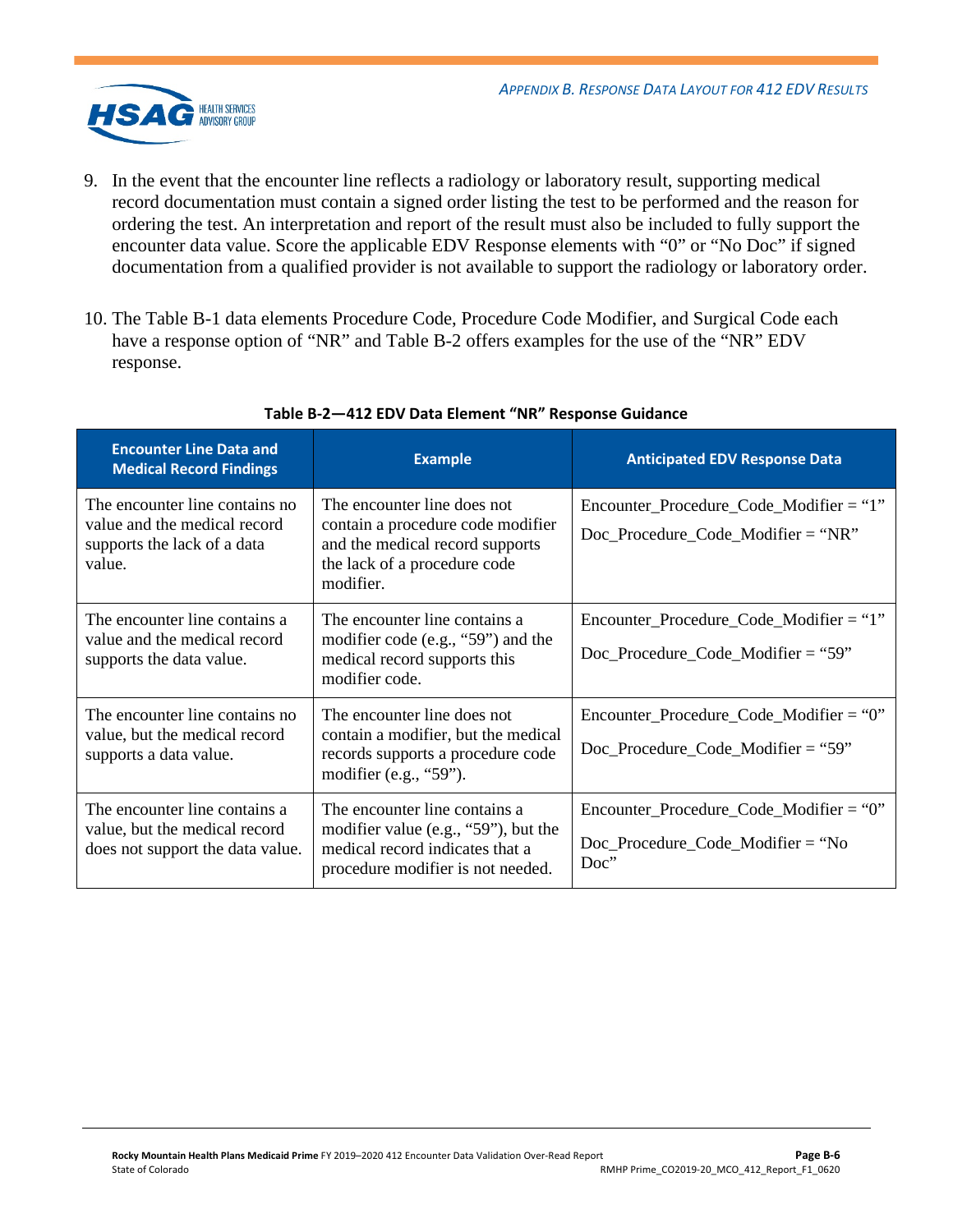<span id="page-24-1"></span>

# **Appendix C. RMHP Prime Service Coding Accuracy Results**

<span id="page-24-0"></span>Data from these tables have been copied from the Service Coding Accuracy Report submitted to the Department and HSAG by **RMHP Prime**. Data tables were created following the specifications listed in Section 6 of the *Annual MCO Encounter Data Quality Review Guidelines*.

| <b>Requirement</b>                                  | <b>Numerator</b> | Excluded/<br><b>Does Not</b><br><b>Apply</b> | <b>Total</b><br><b>Denominator</b> | <b>Modified</b><br><b>Denominator</b> | <b>Overall</b><br><b>Percent</b> | <b>Modified</b><br><b>Percent</b> |
|-----------------------------------------------------|------------------|----------------------------------------------|------------------------------------|---------------------------------------|----------------------------------|-----------------------------------|
| Date of Service (Service Date)                      | 93               |                                              | 103                                | 103                                   | 90%                              | 90%                               |
| Through Date (Thru_Date)                            | 94               |                                              | 103                                | 103                                   | 91%                              | 91%                               |
| Diagnosis Code (Diag_Code_1)                        | 93               |                                              | 103                                | 103                                   | 90%                              | 90%                               |
| Surgical Procedure Code<br>(SurgicalProcedureCode1) | 91               | 2                                            | 103                                | 101                                   | 88%                              | 90%                               |
| Discharge Status<br>(Discharge_Status)              | 94               |                                              | 103                                | 103                                   | 91%                              | 91%                               |

#### **Table C-1—Inpatient Encounters Service Coding Accuracy Summary**

The (─) symbol indicates that RMHP Prime did not report a data value.

#### **Table C-2—Outpatient Encounters Service Coding Accuracy Summary**

| <b>Requirement</b>                                   | <b>Numerator</b> | Excluded/<br><b>Does Not</b><br><b>Apply</b> | <b>Total</b> | <b>Modified</b><br><b>Denominator Denominator</b> | <b>Overall</b><br>Percent | <b>Modified</b><br><b>Percent</b> |
|------------------------------------------------------|------------------|----------------------------------------------|--------------|---------------------------------------------------|---------------------------|-----------------------------------|
| Date of Service (Service Date)                       | 70               |                                              | 103          | 103                                               | 68%                       | 68%                               |
| Diagnosis Code<br>$(Diag\_Code_1)$                   | 61               |                                              | 103          | 103                                               | 59%                       | 59%                               |
| Procedure Code (Proc_Code)                           | 52               |                                              | 103          | 103                                               | 50%                       | 50%                               |
| Procedure Code Modifier<br>(Procedure_Code_Modifier) | 36               | 31                                           | 103          | 72                                                | 35%                       | 50%                               |
| Units (Quantity)                                     | 41               |                                              | 103          | 98                                                | 40%                       | 42%                               |

The  $(-)$  symbol indicates that RMHP Prime did not report a data value.